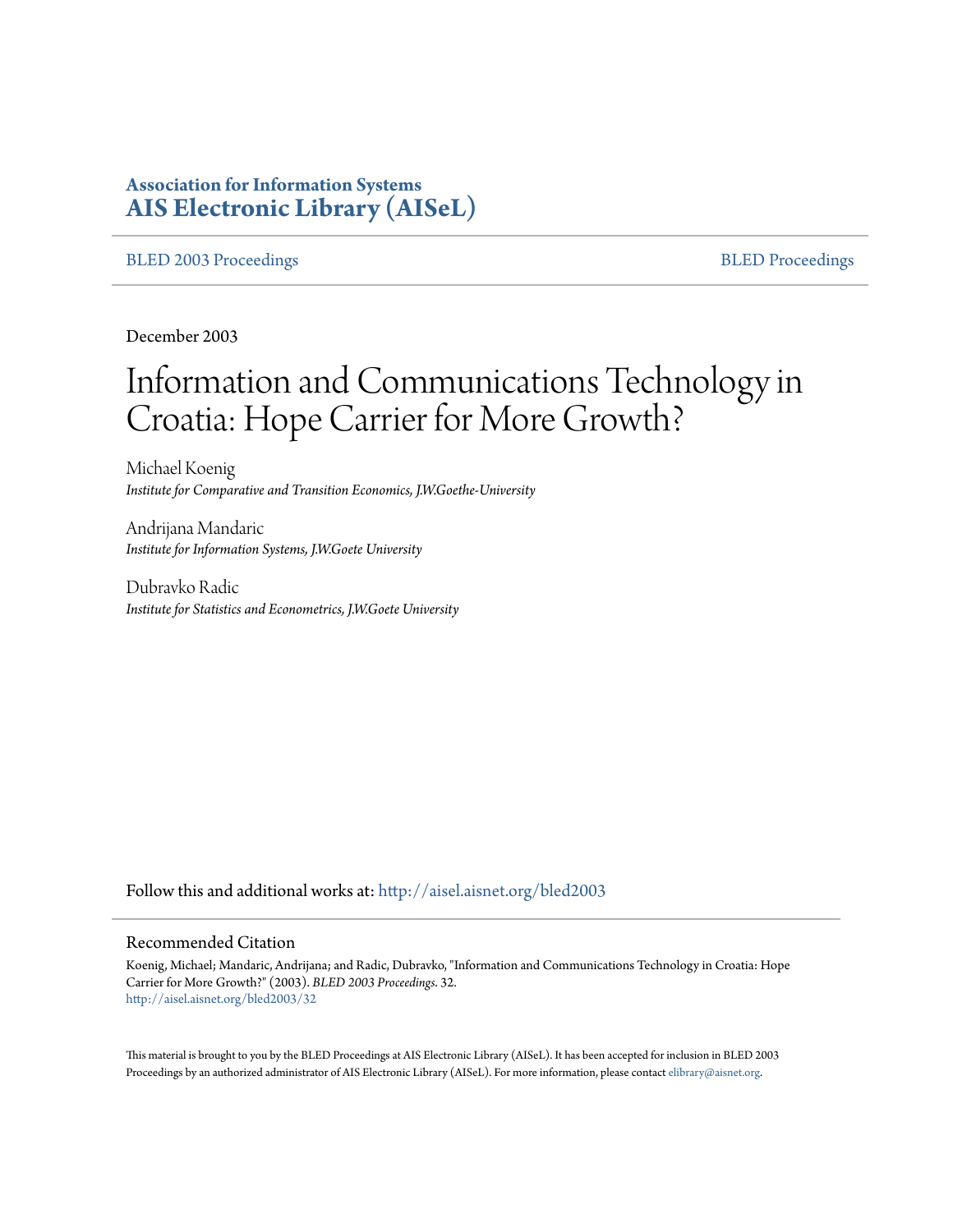# **16th Bled eCommerce Conference**

#### **eTransformation**

Bled, Slovenia, June 9 – 11, 2003

# **Information and Communications Technology in Croatia: Hope Carrier for More Growth?**

#### **Michael König**

Institute for Comparative and Transition Economics, J.W. Goethe-University, Germany Michael.Koenig@em.uni-frankfurt.de

#### **Andrijana Mandarić**

Institute for Information Systems, J.W. Goethe-University, Germany Mandaric@wiwi.uni-frankfurt.de

#### **Dubravko Radić**

Institute for Statistics and Econometrics, J.W. Goethe-University, Germany Radic@wiwi.uni-frankfurt.de

#### **Abstract**

*In times of growing integration of global economic structures it is inevitable that Croatia together with other European countries faces a number of necessary and difficult adjusting measures. Enterprises in inefficient and not competitive business sectors have to be substituted by new, promising ones. One business sector which is considered to be a great hope carrier for more growth among Western European countries is the Information and Communications Technology (ICT) sector. While in some European countries the role of ICT has grown considerable during the last years, others are just beginning to feel the changes. The impacts of ICT are manifold. On the one hand there is no doubt about the productivity enhancing effects of ICT in the long run. These positive impacts, however, come at the expense of short run adjustment costs. In this paper we constitute input into the discussion on the role ICT should play in Croatia to enhance their competitiveness among other European countries. Our central goal is to analyse comparative advantages and – disadvantages of Croatia in comparison to other European countries in the field of ICT in order to conclude economic policy measures to improve the economic situation in Croatia.*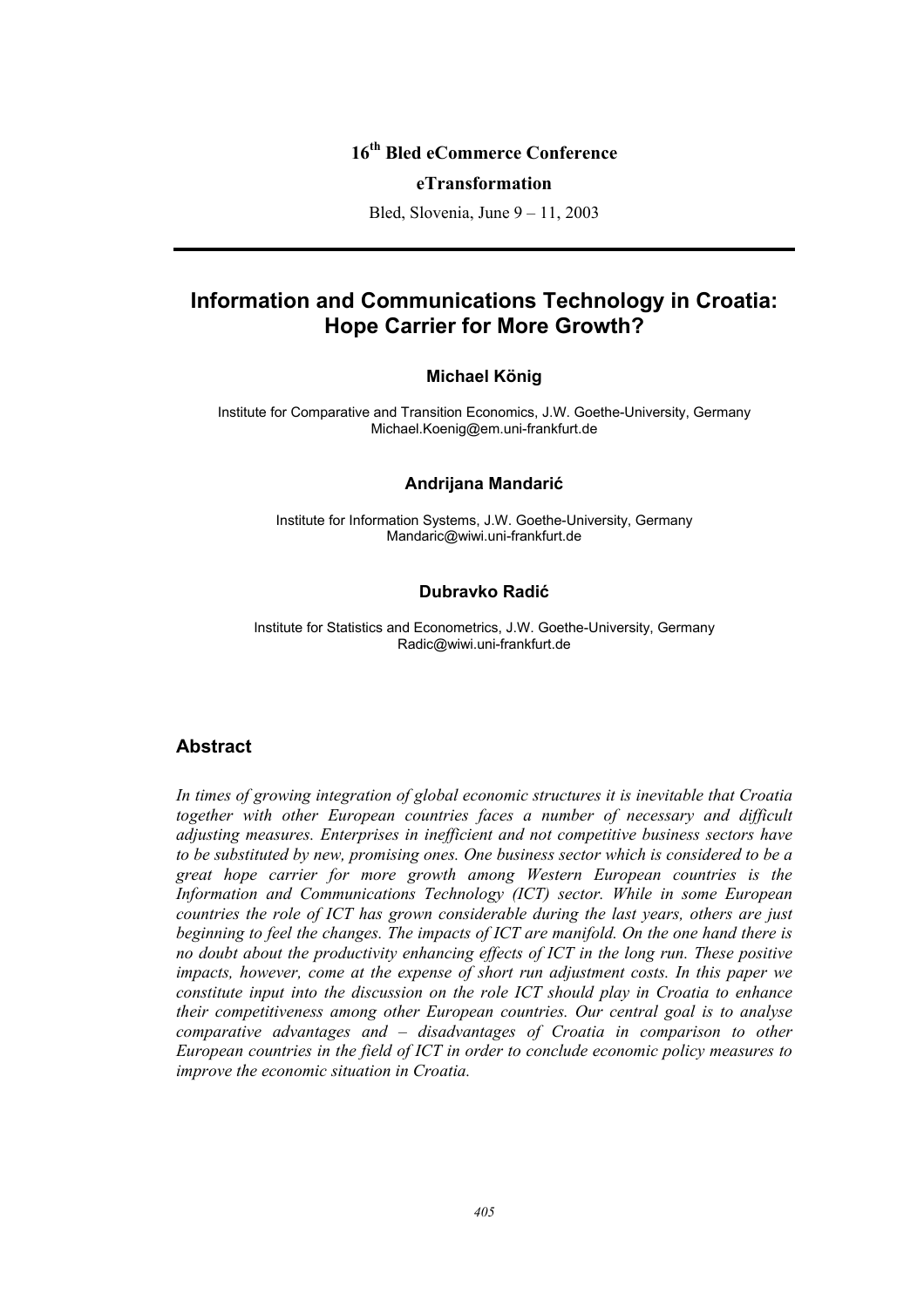## **1. Introduction: Information and Communications Technologies as Potential Growth- and Employment Engines**

The aim of this paper is to evaluate the impact of information and communication technology (ICT) in Croatia as a transition economy. To be more precise we try to answer three questions. The first question is concerned about the impact of ICT on the economy's productivity, specifically whether increasing investment in ICT will increase or decrease employment opportunities. We will try to give an answer to this question by briefly sketching empirical evidences for advanced economies that will serve as a comparison base. The second question is devoted to the situation of the ICT sector in Croatia as compared to other European countries. In this context we will present figures and stylized facts that might help the reader to get a first impression about the situation in Croatia. Finally, we will analyse Croatia and its' developments in the field of ICT in order to conclude with economic policy measures and make recommendations on how possible negative developments could be mitigated.

The debate about the impact of Information and Communication Technology (ICT) on the economy has been dominated for a long time by the paradox named by Solow (1987) who claimed that "you can see the computer age everywhere these days, except in the productivity statistics". Taking into consideration other input factors of the production function like labour and capital, Solow was able to show that the remaining residual, which captures the impact of ICT, has declined since the mid-seventies, nearly at the same time when investment in ICT began to spread. This puzzling finding has initiated a large number of contributions, which try to resolve this paradoxon. Examples for this include issues about appropriate measurement concepts of factors like price and quality of ICT-capital and ICT-services and furthermore, about the lag structure of such investment.

It is beyond the scope of this paper to review the whole literature on this subject and to discuss the methodological problems associated with them. The interested reader may refer to Dedrick et. al. (2002). However, the majority of empirical literature which has emerged in this field points out that ICT has a significant and positive impact on labor productivity and economic growth. Mainly two channels were identified to transmit investment into growth: The structural change- and the productivity growth channel. According to the structural change argument, new establishments have emerged in the ICT sector characterized by higher growth rates of output and employment. Taking into consideration these establishments, which are getting more and more important, growth rates will have an increasing influence on the overall economy, too.

The second channel is, however, even more important. Innovations made in the ICTsector serve as input factors to other sectors and will therefore increase their productivity, too. Employees using computers at their workplace and modern communication technologies are able to cover a wider scope of tasks and thus will become more productive. Beyond this direct productivity effect there is, however, an even more important indirect impact. ICT offers establishments opportunities to introduce complementary organizational changes regarding workplace and Human Research Management-practices. Examples in this context include the introduction of groupworkplaces, job-rotation and workplaces with more responsibility and decision authority. Empirical studies have shown that such complementary strategies have a productivity enhancing effect. We will address these issues later on.

Although there is a widespread agreement that ICT has a positive and significant impact on the productivity, the theoretical impacts on the labor market are less clear and ambiguous. On the one hand, an increasing labor productivity means that the same output can be produced with less human capital thus leading to a decreasing demand for labor. On the other hand, an increasing productivity implies decreasing costs and thus prices.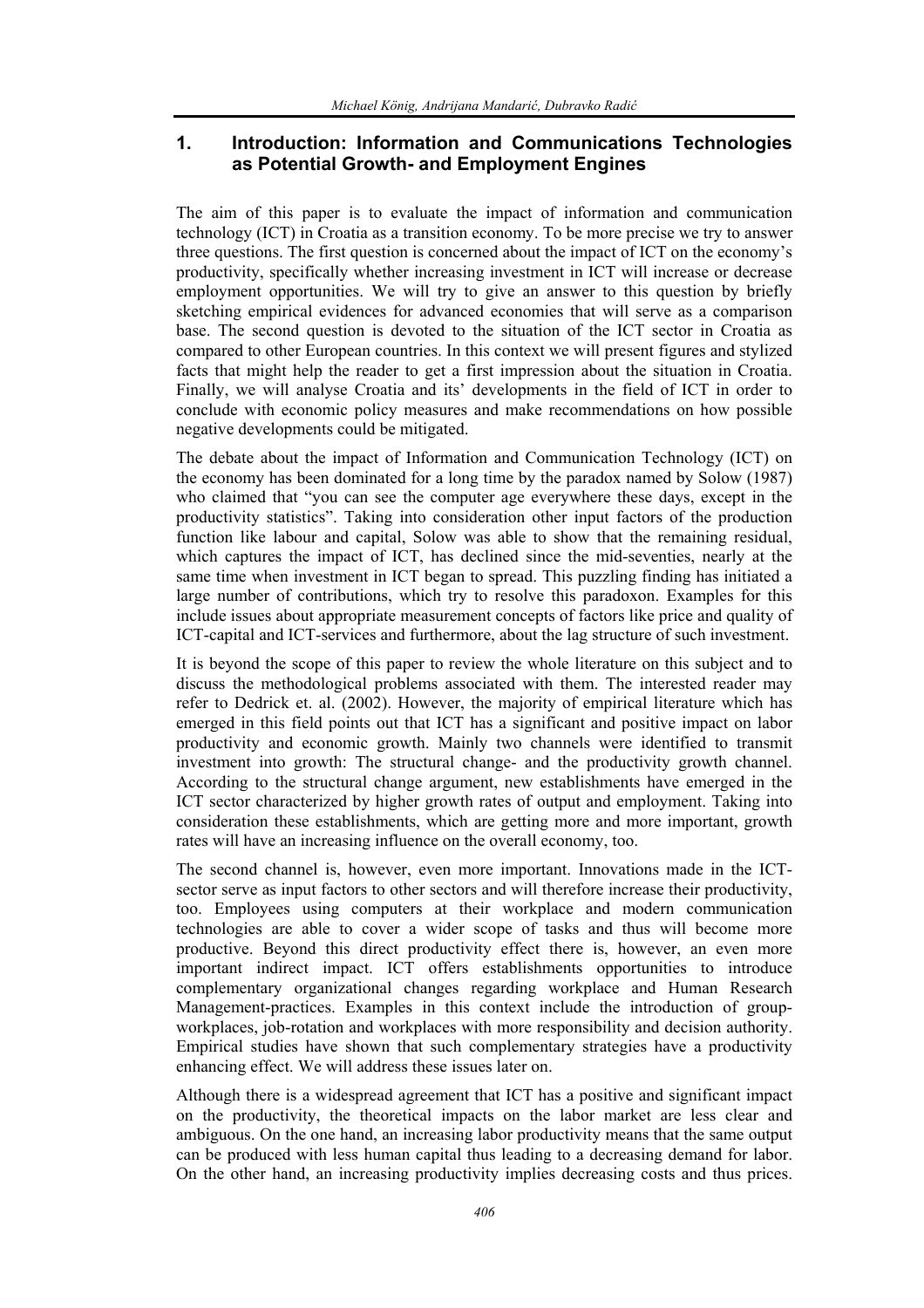Depending on the market structure and the prevailing price elasticity, decreasing prices could increase the demand for the produced goods and thus counteract the negative impact. Empirical studies conducted in this field show mixed evidence but point to the view that these two effects are similar in their magnitude thus leaving the total net effect on the employment level unchanged.

| Study                                   | Data                                                                                                                     | Results                                                                                                                                                                                                                                              |
|-----------------------------------------|--------------------------------------------------------------------------------------------------------------------------|------------------------------------------------------------------------------------------------------------------------------------------------------------------------------------------------------------------------------------------------------|
| Berman, E. et. al. (1994)               | Annual Survey of<br>Manufacturers, Census of<br>Manufacturers, NBEW trade<br>data set 1959-1987                          | Upskilling in the workforce<br>in the USA is caused by<br>increasing IT-investment and<br>expenditures for R&D                                                                                                                                       |
| Black, S. E. and Lynch, L.<br>M. (1996) | Telephon Survey of the US-<br>Bureau of Census among<br>American establishments<br>with at least 20 employees in<br>1994 | <b>Education and Computer-</b><br>skills raise the productivity<br>of employees significantly                                                                                                                                                        |
| Doms, M. et. al. (1997)                 | Survey of Manufacturing<br>Technology 1988                                                                               | US-Establishments using<br>modern equipment and<br>which invest more in ICT<br>have an higher share of high<br>skilled employees                                                                                                                     |
| Autor, D. H. et. al. (1998)             | <b>Current Population Survey</b><br>1984, 1989 and 1993                                                                  | US-Industries which invest<br>more in ICT have an higher<br>labour demand for high<br>skilled employees                                                                                                                                              |
| Berman, E. et. al. (1998)               | Data from the United<br><b>Nations General Industrial</b><br><b>Statistics Database 1980-</b><br>1990                    | Responsible for a decreasing<br>labour demand for low<br>skilled employees in most of<br>the OECD-countries is a<br>skill biased technological<br>change, especially industries<br>with high ICT investment<br>are responsible for this<br>upgrading |
| Hujer, R. and Radić, D.<br>(2002)       | Data from the IAB-<br>establishment Panel Dataset<br>collected by the German<br>Federal Employment Office<br>for 1998    | Technological progress as<br>measured by introduced<br>product innovations is skill<br>biased, i.e. increases the<br>labour demand for high- and<br>reduces it for low skilled<br>employees                                                          |

*Table 1: Studies on the Skill-Biased-Technological-Change Hypothesis* 

Whereas the effects of ICT on the total level of employment are unclear, the impact on the qualitative labor demand has proven to be fairly robust. It is a stylized fact that technological progress as captured by investment in ICT discriminates between different qualification groups. In this sense technological change is skill-biased, i.e. it increases the labor demand for high skilled and reduces it for low skilled employees. Table 1 contains a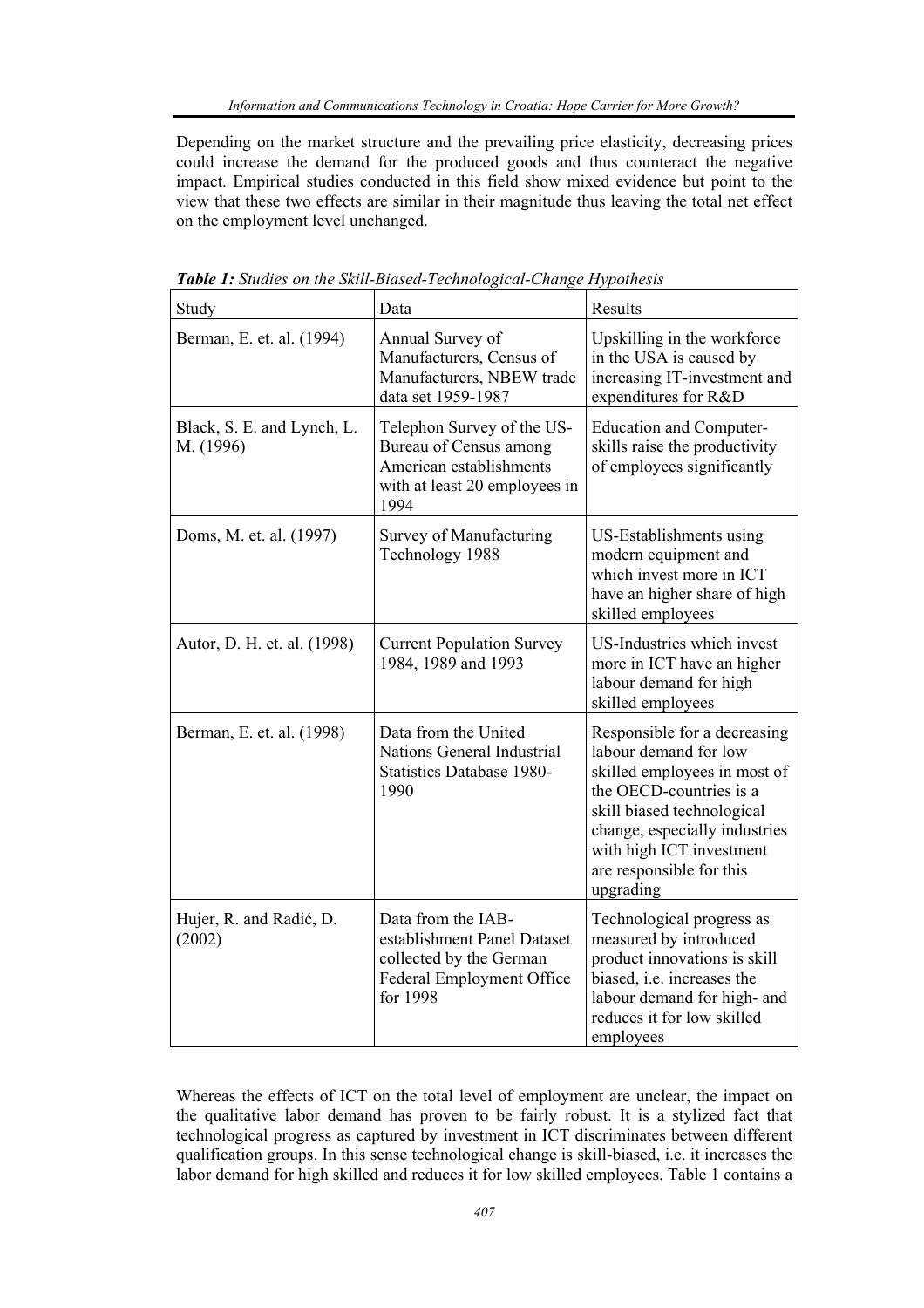synoptical overview of some selected empirical studies in this field. Simple and monotonic tasks vanish whereas modern computer equipment raises the demand for more flexible and qualified employees. In the short run, especially in the case of a rigid wage structure, mismatches on the labor market are to be expected which will imply rising unemployment rates especially among the group of less qualified employees. It should be clear that these issues are not only of intellectual interest but have also several important policy implications.

Besides these negative short run impacts which can be characterized as a substitution of unskilled to more highly-skilled labour, ICT will have an even more important and far reaching influence on the economy due to its potential to change the fundaments of how we will work and live in the future. The ICT development is not only related to strong falling prices and a rapid substitution with other production factors. ICT plays a key role in a web of strongly complementary technical relationships<sup>1</sup>. Recently, more and more establishments have realized that in order to fully exploit the advantages of ICT, these investments have to be complemented by the organizational changes that were already mentioned. These changes can be characterized as a move away from the traditional 'tayloristic' organization of work with its strong centralization and strict division of different tasks. Instead, more and more establishments began to flatten hierarchical levels and to implement flexible workplace practices like e.g. workplaces with more responsibility and decision authority. It can be expected that ICT in combination with such changes will have a significant impact on the productivity of the whole economy.<sup>2</sup>

After this short overview we will proceed as follows. Section two gives an overview of the ICT market in Europe and some South Eastern European countries as a benchmark for Croatia. Section three focuses on the ICT market in Croatia while section four concludes with economic policy implications.

## **2. Overview of the ICT Market in Europe and in Some Central and Eastern European Countries**

Western Europe includes the 15 EU and 2 non-EU countries Switzerland and Norway. Germany is the largest economy in Europe but was the country (followed by Austria and Switzerland) most hit by the global crisis. Mediterranean countries such as Spain (followed by France and to a less extend Italy) performed slightly better while the Nordic countries and Finland in particular outperformed the market. Although expansion slowed in most Western European markets, Central and Eastern European Countries seem to cope much better with the ongoing downturn.

## *2.1 Developments of the ICT Market in Europe*

The global economic crisis has led the Western European Information and Communications Technology (ICT) sector to a severe slowdown and stagnation. 6,7% of GDP (Euro 592 billion) in  $2002<sup>3</sup>$  was the result of the global slowdown and economic uncertainty. In contrast to that, the ICT sector has been a major source of employment growth over the 1995-2000 period. At that time employment in the ICT sector grew by almost 3 million persons, i.e. an average annual growth rate of over 4% a year, almost 3

<sup>&</sup>lt;sup>1</sup> Cf. Triplett 1999

<sup>&</sup>lt;sup>2</sup> See e.g. Hujer, Caliendo and Radić (2002) and the literature cited there  $\frac{3}{5}$  Cf. EUO 2003, p. 51.53

<sup>&</sup>lt;sup>3</sup> Cf. EITO 2003, p. 51-53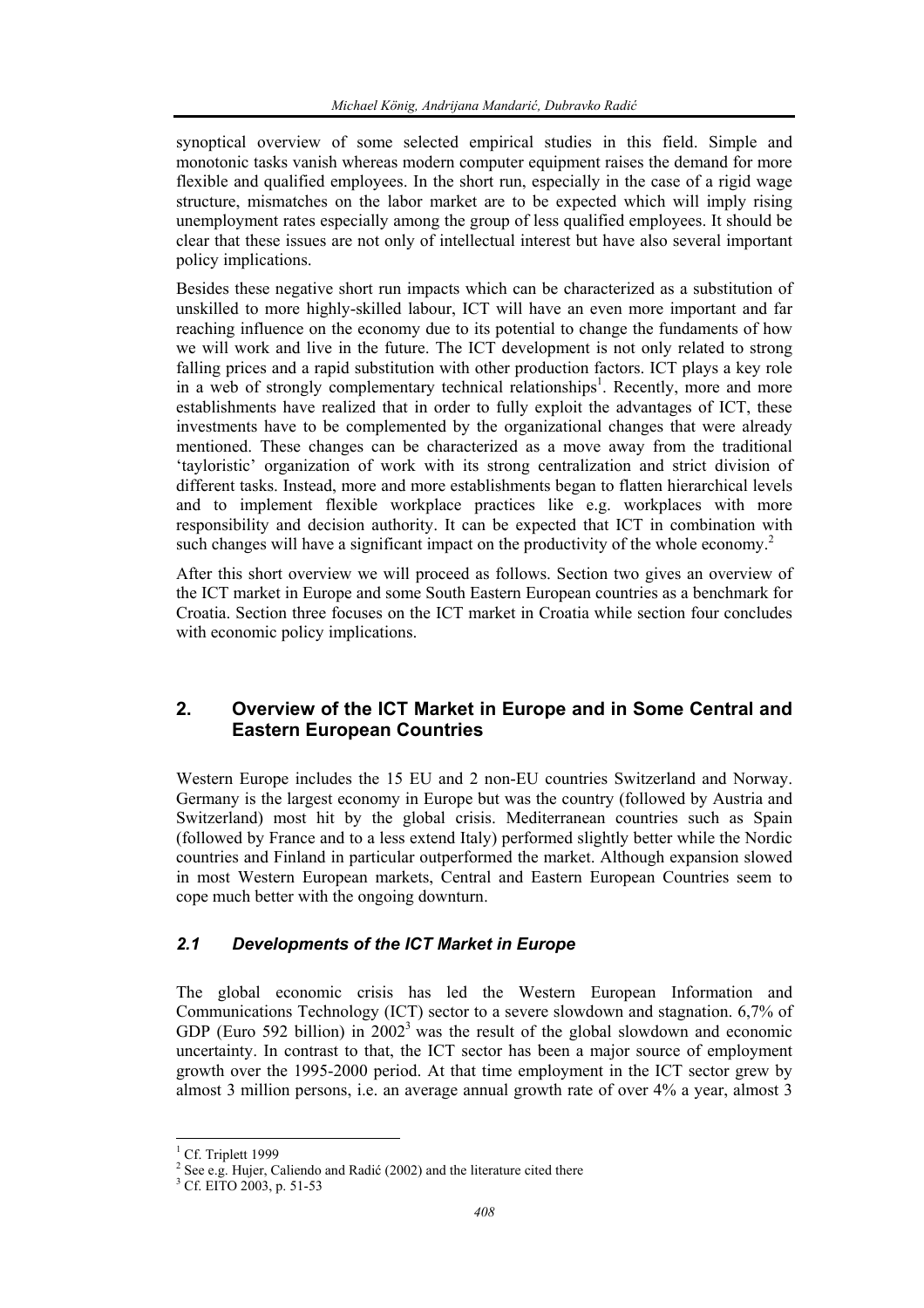times that of overall business sector employment.<sup>4</sup> However, the decade of strong growth has been interrupted by a marginal increase of 0,2% for 2002 over 2001. Total GDP is anticipated to grow by 1.9% in 2003 to 2.7% in 2004. Forecasts for the IT sector expect up to 1.3% and telecommunications 3.8% growth as shown in the following figure:



*Figure 1: Western European GDP, Investment, IT and TLC Market Actual Growth and Forecasts, 2000-2004<sup>5</sup>*

The IT market which includes *office equipment,<sup>6</sup> electronic data processing* and datacommunication (hardware) equipment,<sup>7</sup>, software<sup>8</sup> and services<sup>9</sup> has experienced its worst slowdown because of the severe computer hardware decline, and was some Euro 294 billion.

Compared to the decrease in computer hardware (especially in server systems) and less than usual growth in software and IT services the telecommunications market continued to grow and accounted for around Euro 298 billion. Despite these global negative trends, the overall ICT market in Western Europe maintained its share of 29,4% of the worldwide ICT market in 2002.<sup>10</sup>

## *2.2 Skills Issues in Germany as the Largest Economy in Western Europe*

The basic resource for every Net Economy is human capital. Three years ago the ICT sector was characterized by a large shortage of qualified ICT professionals in Europe, especially in Germany.<sup>11</sup> Consequently, the German government was actively seeking ICT professionals from outside of the European Union by liberalising its' immigration policy in a way that they were supposed to encourage skilled professionals to work in

<sup>&</sup>lt;sup>4</sup> Cf. OECD: Measuring the information economy 2002, p. 23-25<br> $5 \text{ CF EITO}$  2003  $\frac{1}{2}$  54

 $5$  Cf. EITO 2003, p. 54

<sup>6</sup> E.g. copiers, calculators and other hardware

 $7$  E.g. LAN hardware

<sup>&</sup>lt;sup>8</sup> E.g. systems software, application software etc.

<sup>&</sup>lt;sup>9</sup> E.g. consulting, implementation etc.

<sup>&</sup>lt;sup>10</sup> 30,9% of the worldwide IT market and 28.0% of the worldwide telecommunications market, Cf. EITO 2003, p. 53

 $^{11}$  Cf. ZEW 2001, pp. 7-9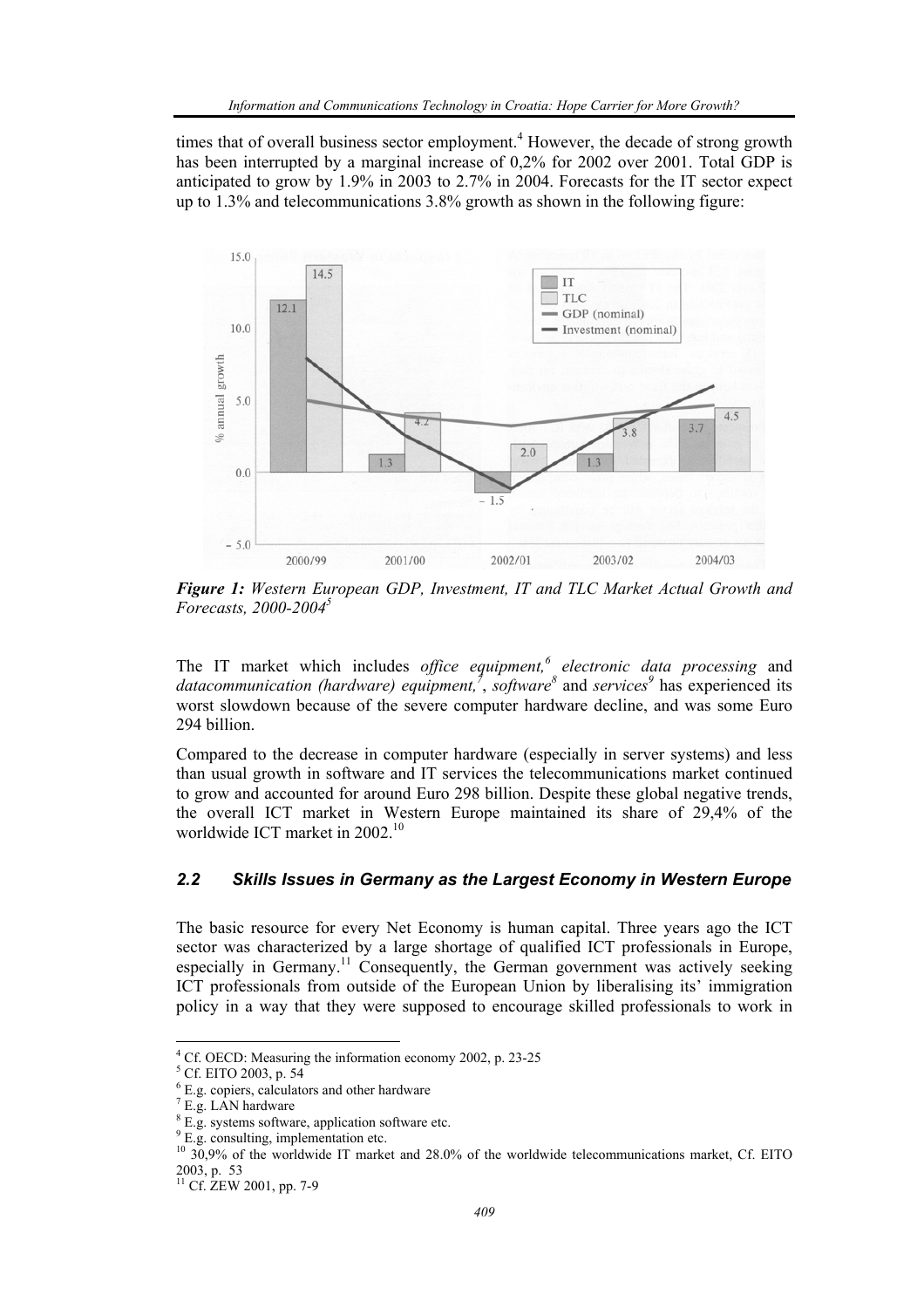Germany (e.g. green-card initiative).<sup>12</sup> The shortage of qualified ICT human resources was generally recognized as a serious handicap for the European economy. Roots of the skill gap were the growth in the take-up of ICT, the rapid rate of technological evolution, and the changes in activities and markets engendered by the diffusion of E-business. It was a major challenge for businesses and local economies across Western Europe to ensure that ICT and E-business skills are available to satisfy a huge growth in the demand. Regional differences in the levels and dynamics within Western Europe that still exist were additional barriers.

Germany has (still) the largest economy in Western Europe but was the country most hit by the crisis. For the first time there was evidence of a contraction in demand and even declining employment rates in the ICT sector in Germany.13 GDP in Germany grew only by 0,4% in 2002 (compared to 3% in 2000) and recovery is expected to take longer. The IT market declined by 3,7% in the same year and positive growth is not expected before  $2004^{14}$ 

The computer hardware market was characterized by a decline with the exception of portable PCs. Vendor competition and aggressive pricing resulted in further erosion of the value of the German PC market.

A few years ago the software market which seemed to be heading towards more sophisticated applications (e.g. Customer Relationship Management (CRM), Supply Chain Management (SCM)) but is know shifting towards faster and easier solutions. The difficult situation of the German financial sector, which used to be a heavy adopter of IT, had a negative impact on the software market. The IT service spending slightly decreased in 2002.

Compared to the negative developments in the IT market there is little growth of a 1.3% in 2002 and further 3.6% is expected in 2003 in the telecommunication market. Main drivers were the increasing numbers of DSL accesses by residential households, new Internet access services and ISDN connections and continued growth (at a moderate rate) of mobile services.

Germany's Universal Mobile Telecommunications System (*UMTS*) which will support higher data transmission rates and allow for video and other multimedia applications is expected to strengthen through investments in 2003 in order to reach a mass market in 2004.

As a consequence there was a decline of 1.3% in the ICT spending which is expected to result in a slight growth of 0.8% this year.<sup>15</sup> A comparison of the German ICT market in 2000 with a  $10.4\%$  growth rate shows the negative development in this sector.<sup>16</sup>

## *2.3 The Mediterranean Market of Spain*

Spanish GDP increased by 1.8% in 2002 and compared to other countries (e.g. Germany with 0.4% or Italy with a growth rate of 0.3% in the same year) confirms Spain as one of the fastest-growing countries in Western Europe.*<sup>17</sup>* Spain together with Italy are characterised by a relatively high proportion of small and medium enterprises (SMEs), which tend to be less ICT-dependent than larger organisations. For this reason demand

<sup>&</sup>lt;sup>12</sup> 110.000 additional jobs were created in the German ICT sector from 1999-2000, Cf. BITKOM 2002a, p.19

<sup>&</sup>lt;sup>13</sup> A ICT employment decline of 3,4% was estimated for Germany for the year 2002, Cf. BITKOM 2002b<sup>14</sup> Cf. EITO 2003, p. 56

<sup>&</sup>lt;sup>15</sup> Cf. EITO 2003, pp. 56-57

<sup>16</sup> Cf. EITO 2001, p. 114-116

<sup>&</sup>lt;sup>17</sup> Cf. EITO 2003, pp. 57-59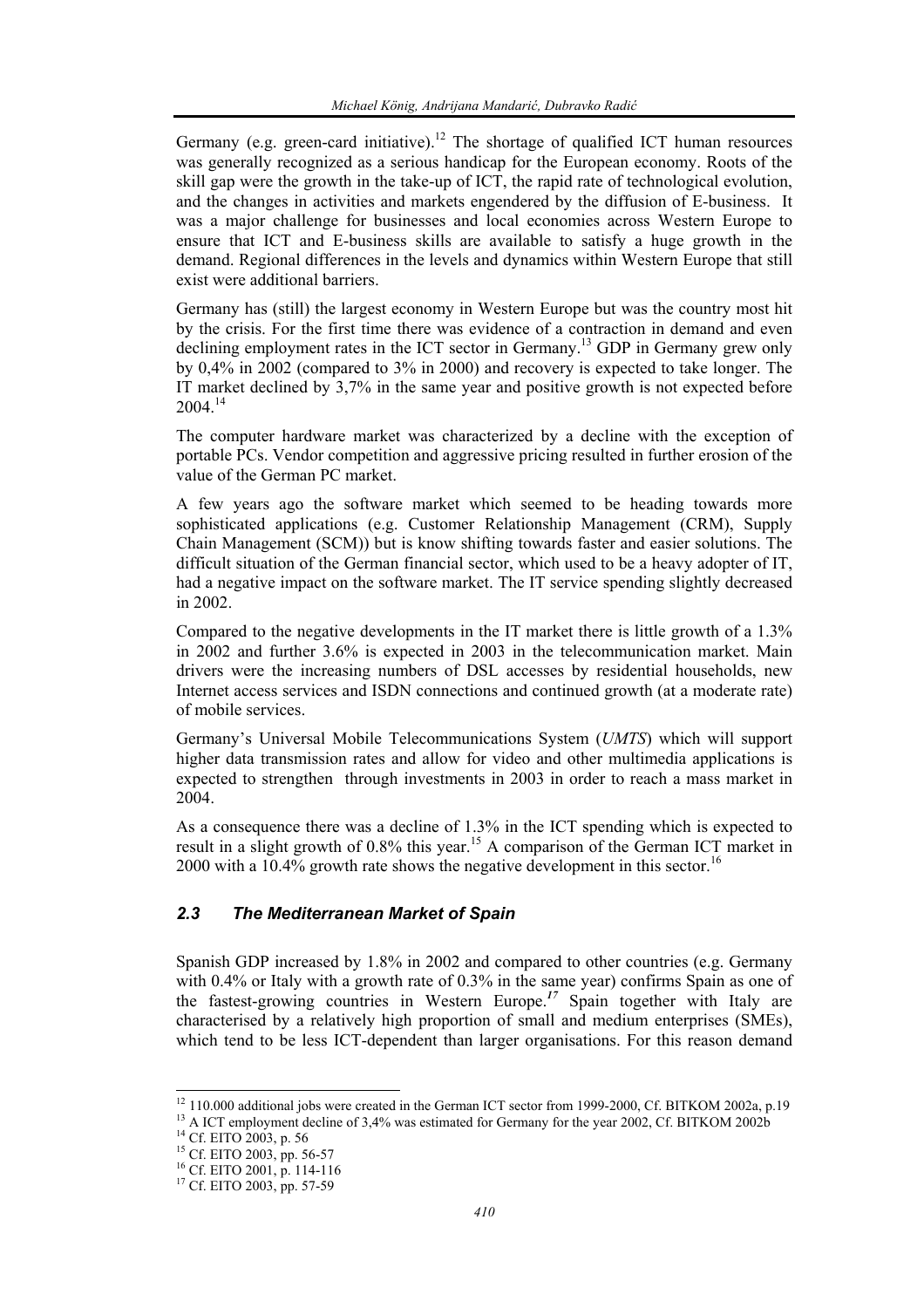for skills has been lower than in other European regions. Even though IT spending declined by 0.4% in 2002 an integration of IT solutions within SME is expected to follow soon and will enhance growth in the IT sector. The telecommunications market in Spain reached 4.0% in 2002 and the continued growth in the mobile sector with a strong increase in the mobile customer base compared to other European countries and further investments in UMTS networks reflects positive developments for this year (3.6% in 2003).*<sup>18</sup>*

## *2.4 Finland - a Nordic Country which are Known as the Early Adopters*

The Nordic economies have been early adopters of new technologies for some time now since there were all quick to embrace the benefits of Internet technology. As such they witnessed significant skills shortages at an earlier stage than other European economies. Given that many organisations in the Nordic region have faced skills shortages for some time, they have been quick to seek ways of reducing their need for skilled ICT employees. From the supply-side perspective, the Nordic governments for an instance have been quick to work with educational institutions and also with the ICT vendor community to respond to changing needs within their economies.

Despite the global shortfall and negative economic climate, Nordic countries and especially Finland (with GDP growth rate of 1.6% in 2002), saw an early reaction to the economic uncertainties and was the only country showing positive IT growth. Despite negative trends in the hard- and software market the IT services market and Outsourcing continues to be in demand. The telecommunications sector shows also positive growth rates with strong penetration of broadband - and other high speed Internet accesses (e.g. Fibre-LAN) as well as further replacements, enhanced by the launch of new multimedia services (based on GSM/GPRS networks).

## *2.5 ICT Market Developments in Central and Eastern Europe*

Central and Eastern European Countries (CEE) displayed relatively high growth rates which were driven by improvements in the business environments, ongoing structural reforms and net Foreign Direct Investment (FDI). The following figure shows a comparison of growth rates from 2001 and 2002 in the transformation countries listed beneath:



*Figure 2: Growth within Transformation Countries from 2001 and 2002<sup>19</sup>*

l <sup>18</sup> Cf. EITO 2003, p. 59

<sup>19</sup> Cf. FAZ 23.04.2003, p. 15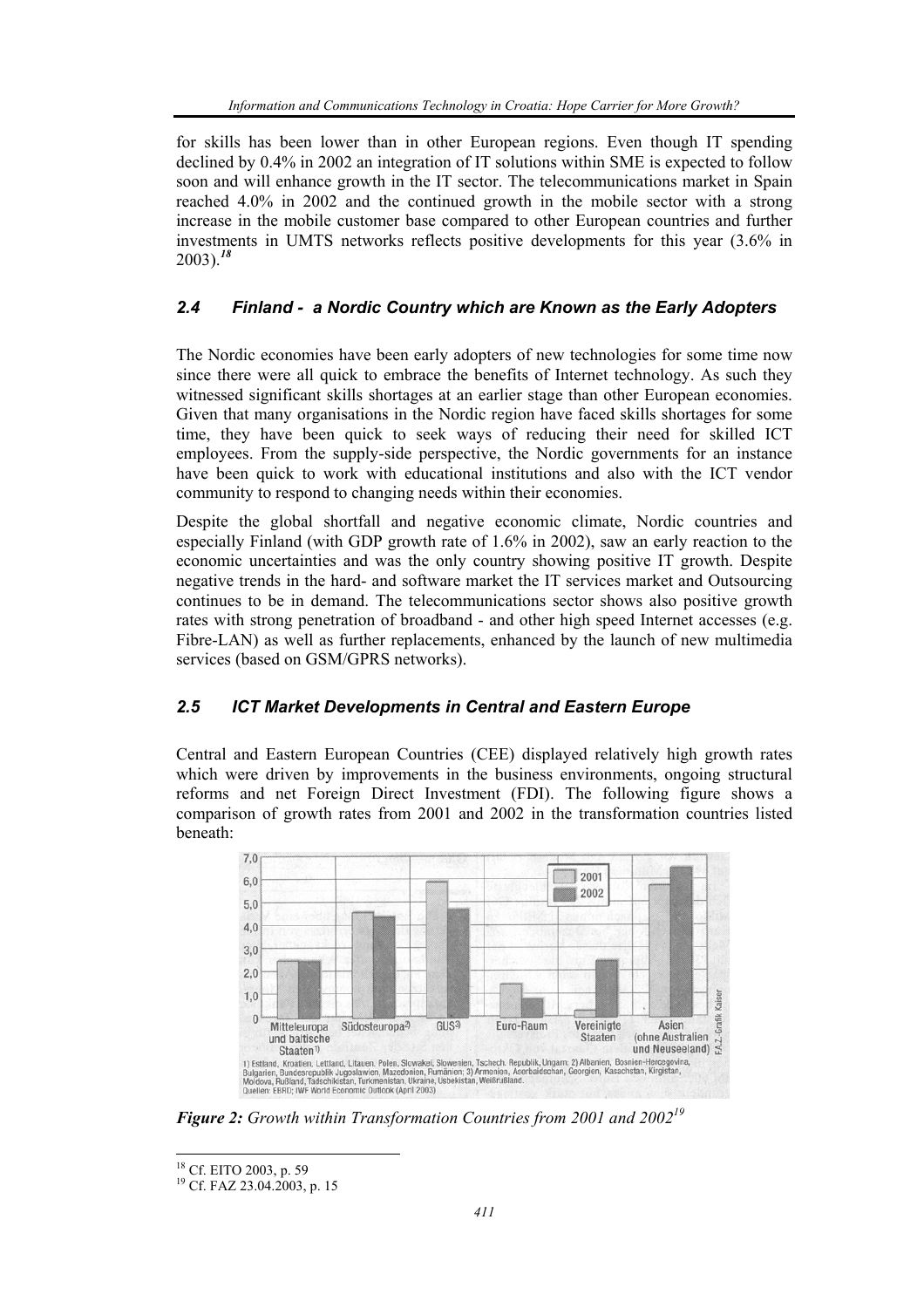However, the negative developments in Western Europe had also a negative impact on those CEE countries that highly rely on the export market, especially to Germany. These countries, namely Czech Republic, Hungary, Poland and Slovakia together with the Baltic States were most affected by the slowdown in the European Union (EU).

However, short-term ICT market growth projections for many CEE countries remain positive due to a number of factors driving investment, such as upcoming EU membership in 2004, infrastructure development, liberalisation of the communication market, privatisation of key sectors and rising levels of FDI.

ICT spending reached  $\epsilon$  40 billion<sup>20</sup> to establish basic information technology (e.g. infrastructure) representing a year-on-year growth of 9.4%. Personal computers represent the driving force of demand which shows a number of factors including the relatively low installed base of machines, notable investment in IT by SMEs, rising real wages which are influencing demand among home users, major IT investment projects in sectors such as public administration, insurance, banking/financial services and manufacturing, general economic growth and rising Internet usage.

Even tough the expansion was slower than in the previous year, CEE's ICT market which is still largely hardware-oriented continued to outpace that of Western Europe, led by a higher demand. Despite a slowdown in the beginning in the face of short-term economic problems, Poland continued to account for the largest share of regional ICT spending in 2002, followed by the Czech Republic and Hungary.

Overall, the CEE region's ICT market is expected to reach  $\epsilon$  43.7 billion in 2003 to more than  $\epsilon$  47 billion in 2004.<sup>21</sup>

Investment in information and communication technology in the region of CEE reflects efforts to establish the necessary ICT infrastructure to assure stability and economic growth. Countries are restructuring their regulatory and legislative environments to encourage investment in key sectors (public administration, banking/financial services and telecommunications).

Given the varied economic performance of various countries, key differences remain in terms of development and the demand for specific ICT technologies.

Russia has the greatest spending potential and despite that fact the user demand is largely confined to telecommunications and basic IT technologies such as personal computers, printers, office equipment and related items. In contrast to this example, countries of Central Europe (Czech Republic, Hungary, Slovenia) offer more sophisticated markets in terms of the type of systems, communications and services required.

## **3. Overview of the Information and Telecommunications Sectors in Croatia**

Croatia's economy has enjoyed strong growth since the beginning of 2000. This growth did not only result from the growing domestic demand, but also from high foreign direct investment (FDI). After  $\epsilon$ 1,202 million in 2000, the supply of foreign capital rose to €1,206 million in 2001 and €1,120 million are expected for 2002.<sup>22</sup> A considerable part of this FDI flowed into the telecommunications sector. Deutsche Telekom (Germany's

<sup>&</sup>lt;sup>20</sup> Across the ten countries reviewed (Bulgaria, Czech Republic, Estonia, Hungary, Latvia, Lithuania, Poland, Romania, Slovakia and Slovenia)

 $21$  Cf. EITO 2003, p.83

<sup>22</sup> Cf. Bank Austria, CEE Report 2-2002, p. 6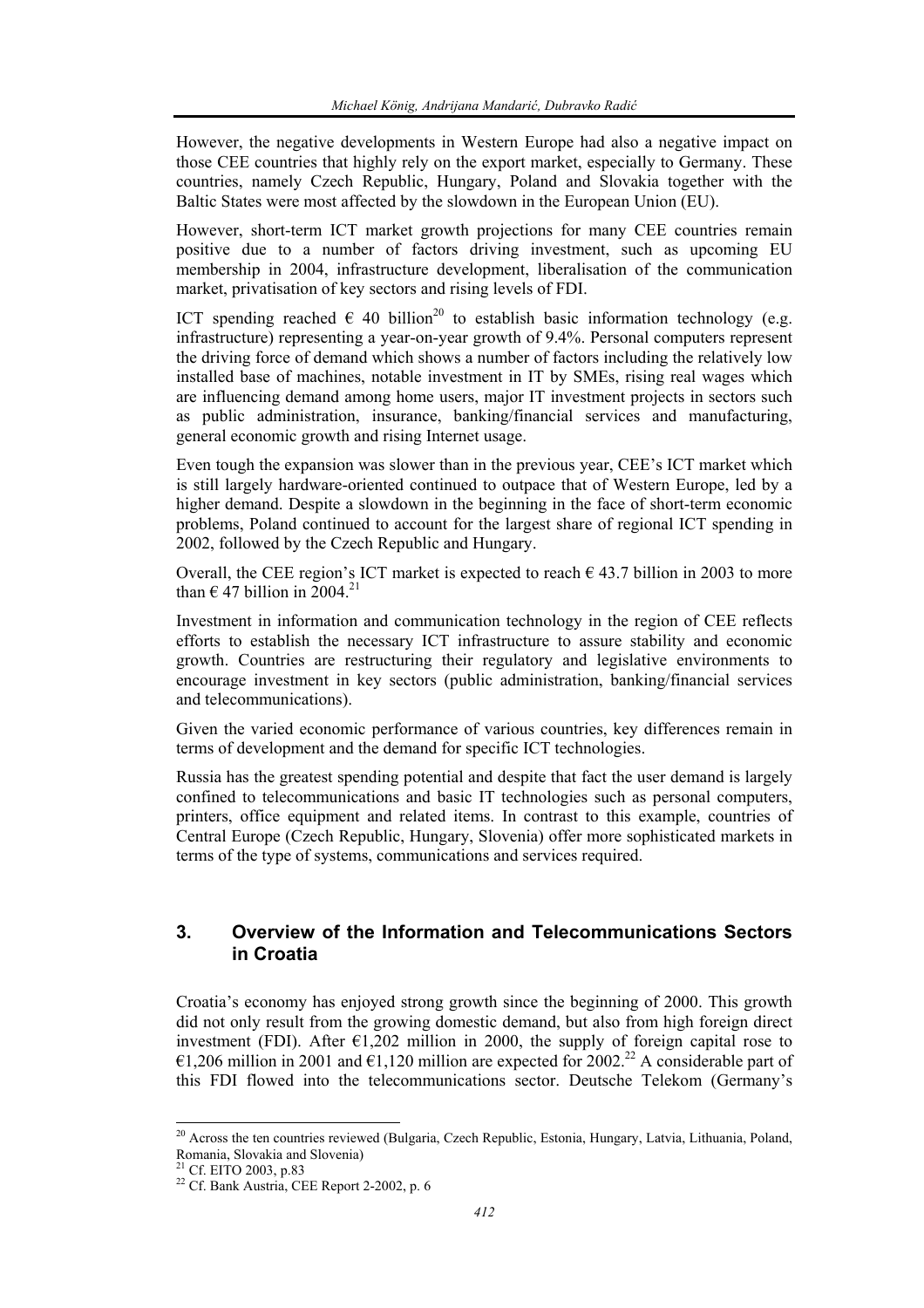leading telecommunications company) invested €1,295 million between 1999 and 2001 to acquire a 51% share of Croatian Telecom. Mobilkom Austria bought the Croatian mobile operator VIPnet for  $\epsilon$ 100 million.<sup>23</sup>

While relatively large amounts of FDI were invested in the telecommunications sector (TS), initial FDI in the Croatian information sector (IS) was comparatively small. This is probably a result of three main factors: the IS market is relatively small; it was isolated until the beginning of 2000; and is relatively intransparent for external market players and investors.

#### *3.1 Development in the Information Sector (IS)*

While the TS is mainly dominated by companies in foreign hands, the IS is, to a large extent, in domestic hands. Internationally operating IT companies had little involvement in the Croatian IS market. IBM is the only major IT company that has been present in Croatia since its independence. Other major companies, such as Oracle and Microsoft, only established branches by the end of the 90's, in order to develop contacts to the local economy and to activate marketing for their own products. Considerable investments in the Croatian IS were, however, not made. There are numerous reasons for this. Firstly, as already stated, the market was small and isolated at the beginning of 2000, it also had little purchasing power and bad payment morale. Secondly, there was no or only little demand for information technology in the Croatian market. In a poor economic environment and with constantly changing legal and institutional conditions, the Croatian IS only developed behind the scenes. Small Croatian IT companies had the pleasure of a few competition-free years with concomitant high margins and good profits. They were able to dominate the market and sell their products to individuals, domestic companies and the Croatian state, as the biggest customer. $^{24}$ 

|                     | 1996       | 1997       | 1998                                                                | 1999       | 2000       |  |  |  |
|---------------------|------------|------------|---------------------------------------------------------------------|------------|------------|--|--|--|
| Number of companies | 1,711      | 1,772      | 1,746                                                               | 1,713      | 1,704      |  |  |  |
| Employees           | 6,594      | 7,114      | 7,178                                                               | 7,413      | 7,693      |  |  |  |
| Total revenue*      |            |            | 402,556,813   573,732,287   507,291,186   555,377,977   662,302,399 |            |            |  |  |  |
| Total profit*       | 20,851,667 | 25,929,836 | 24,934,738                                                          | 28,824,906 | 44,044,305 |  |  |  |

*Table 1: Number of IS Companies Active in Croatia 1996 – 200025*

*\* In m Kn (€1 = Kn7,342175)* 

Since the end of 2000 only a small amount of FDI has flowed into the Internet Service Provider (ISP) market.<sup>26</sup> Small IT companies (mainly producers of hard- and software) have also been bought up by foreign investors. And a number of Eastern European computer assemblers have build branches in Croatia, and/or begun co-operations with locally operating companies. Competition increased, much to no-name manufacturer's regret.<sup>27</sup> The sale of computers rose from 80,626 units sold in 2000 to 124,282 units sold

<sup>&</sup>lt;sup>23</sup> Cf. OST-WEST CONTACT (2002), p. 55

<sup>24</sup> Cf. Mreža, travanj 2002, p. 19<br>
<sup>25</sup> Cf. Infotrend 97/12/2001, 100 Najvećih, p. 6<br>
<sup>25</sup> Cf. Infotrend 97/12/2001, 100 Najvećih, p. 6<br>
<sup>26</sup> Internet Service Providers e.g. Iskon Internet, Globalnet and EuroPronet were b companies. Cf. Mreža, travanj 2002, p. 19

<sup>27</sup> Cf. Mreža, travanj 2002, p. 18-19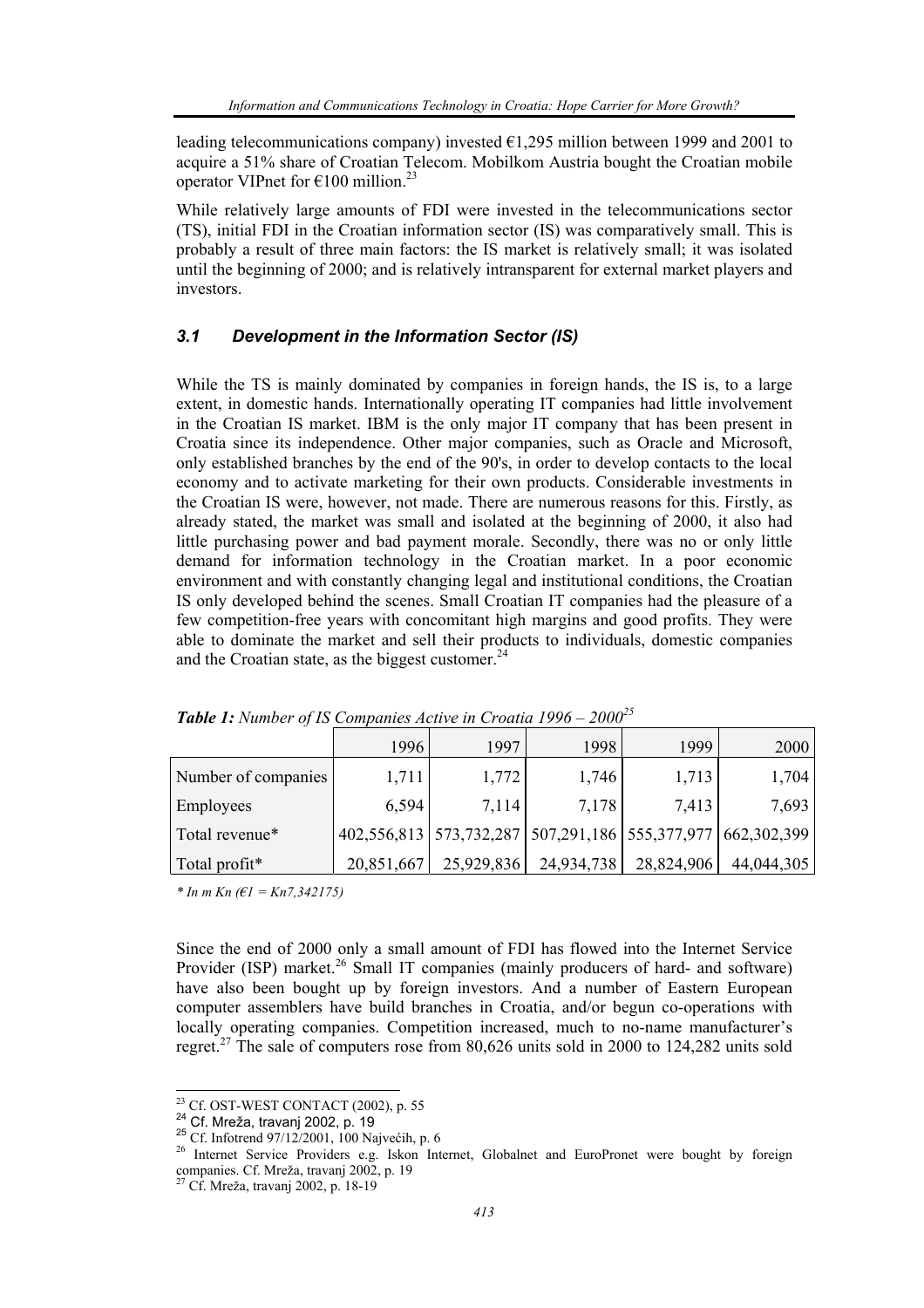in 2001 and thus exceeded the record year of 1997, when 85,635 computers were sold. The total value of all computers sold in 2001 was more than US \$137 million.

|                       | 1996   | 1997   | 1998   | 1999   | 2000   | 2001    |
|-----------------------|--------|--------|--------|--------|--------|---------|
| Computers             | 54,250 | 85,635 | 71,450 | 74,600 | 80,626 | 124,282 |
| Person/computer ratio | 86.6   | 54.9   | 65.78  | 63     | 58.3   | 37.8    |

*Table 2: PC Sales in Croatia 1996-2001* 

*Source: IDC Croatia (2002) and author's own calculations.* 

The increase in information technology products imports is a further indicator of increasing internationalisation and further growth of the IS. Imports increased from US \$ 141,82 millions (2000) to US \$ 190,65 millions (2001).

*Table 3: Import of Information Technology Products 2000 and 2001 in US \$* 

|                             | 2000        | 2001        | Growth $(\% )$ |
|-----------------------------|-------------|-------------|----------------|
| <b>Personal Computers</b>   | 46,650,000  | 59,260,000  | 27.0           |
| Notebooks                   | 8,040,000   | 15,320,000  | 90.5           |
| <b>Printers</b>             | 17,950,000  | 20,960,000  | 16.8           |
| <b>Monitors</b>             | 15,830,000  | 25,220,000  | 59.3           |
| Keyboards                   | 1,070,000   | 1,620,000   | 51.4           |
| Scanners                    | 4,100,000   | 4,550,000   | 11.0           |
| <b>Input-Output Devices</b> | 2,440,000   | 3,010,000   | 23.4           |
| Memory (RAM)                | 26,430,000  | 38,950,000  | 47.4           |
| <b>Other Devices</b>        | 19,310,000  | 21,760,000  | 12.7           |
| Total                       | 141,820,000 | 190,650,000 | 34.4           |

*Source: Republic of Croatia Central Bureau of Statistics (2002).* 

The market will, according to estimations by IDC Croatia, continue to grow over the next years. This estimate is further supported by the current relatively low PC density, a growing number of persons gaining Internet access, the rising purchasing power of private households and increasing private demand.<sup>28</sup>

<sup>&</sup>lt;sup>28</sup> Cf. Večernji list, 20. veljače 2002, p. 42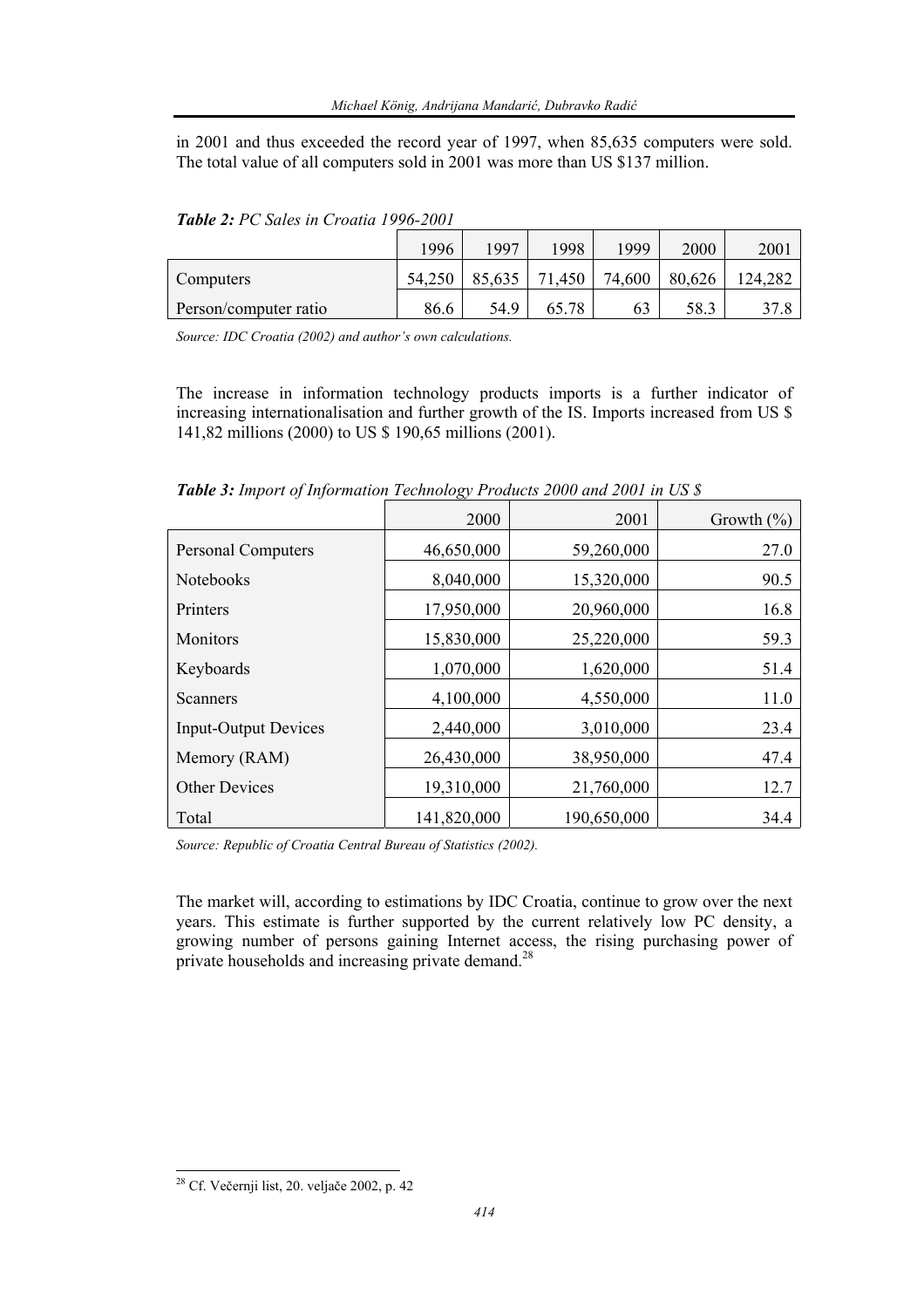|                    | 1997  | 1998  | 1999  | 2000  | 2001  | 2002  | 2003  | 2004  |
|--------------------|-------|-------|-------|-------|-------|-------|-------|-------|
| Systems            | 190.5 | 149.2 | 145.4 | 148.8 | 156.9 | 166.6 | 182.4 | 196.6 |
| Datacom Equipment  | 19    | 15.9  | 16.4  | 17.6  | 19.9  | 22    | 24.6  | 26.8  |
| Software           | 57.8  | 54.8  | 61.9  | 68.9  | 76.8  | 85    | 96.1  | 103.1 |
| <b>IT Services</b> | 60.8  | 53.8  | 75.5  | 89.1  | 106.5 | 122.3 | 138.2 | 154   |
| Total              | 328.1 | 273.7 | 299.2 | 324.4 | 360.1 | 395.9 | 441.3 | 480.5 |

*Table 4: Development of the IS Market 1997 - 2004 in US \$ Million* 

*Source: IDC Croatia (2001).*

### *3.2 Development of the Telecommunications Sector*

Although over the past two years considerable amounts of money have been invested in the telecommunications sector, the development of the sector compared with other sectors in the economy has been rather slow, as the necessary investments were undertaken relatively late. This can be one of the reasons why the market is dominated by four companies. Two offer telecommunication technologies and the other two offer telecommunication services so that each company only has one direct competitor.

#### *3.3 Suppliers of Telecommunication Technologies (STT)*

As one of the first, the established German company Siemens opened a branch in Croatia in 1992 and set up a joint venture company for the production of electric transformers with the Croatian company Rade Končar in 1994. In 1995 Siemens took over complete control of the company and, at the beginning of 1997, established the Siemens Croatia AG. Until 2001 Siemens Croatia undertook numerous large-scale projects, e.g. the development of the Croatian GSM net and of Ecommerce and mobile Internet services.<sup>29</sup> The number of employees increased from 537 (1999) to 669 (2000) persons. Profit before taxes rose by around 64% from Kn 8,138 million (1999) to Kn 13,382,443 million (2000).

Besides Siemens, the Scandinavian company Ericsson is present in the Croatian telecommunication market since 1995. Ericsson bought the Croatian company Nikola Tesla, a traditional producer of telecommunications technologies known well beyond the borders of the former Socialist Federal Republic of Yugoslavia (SFRJ), in May 1995. Ericsson Nikola Tesla produces for markets of the former SFRJ, as well as for some countries of central and Eastern Europe. Despite a remarkably positive development the number of employees decreased from 1,533 (1999) to 1,356 (2000) persons. Profits after taxes fell from Kn 94,174,000 million (1999), to Kn 61,069,327 million (2000). This clear fall in profits resulted from the overall poor development of the STT and is also related to cost cutting restructuring measures within Tesla. Profits started to rise again in 2001, market share of the Croatian market increased by 20% and exports increased by  $100\%$ <sup>30</sup>

<sup>&</sup>lt;sup>29</sup> Cf. http://www.siemens.hr/suh1.htm

<sup>&</sup>lt;sup>30</sup> Cf. http://www.ericsson.hr/etk/report\_2000/hr/odjeci.htm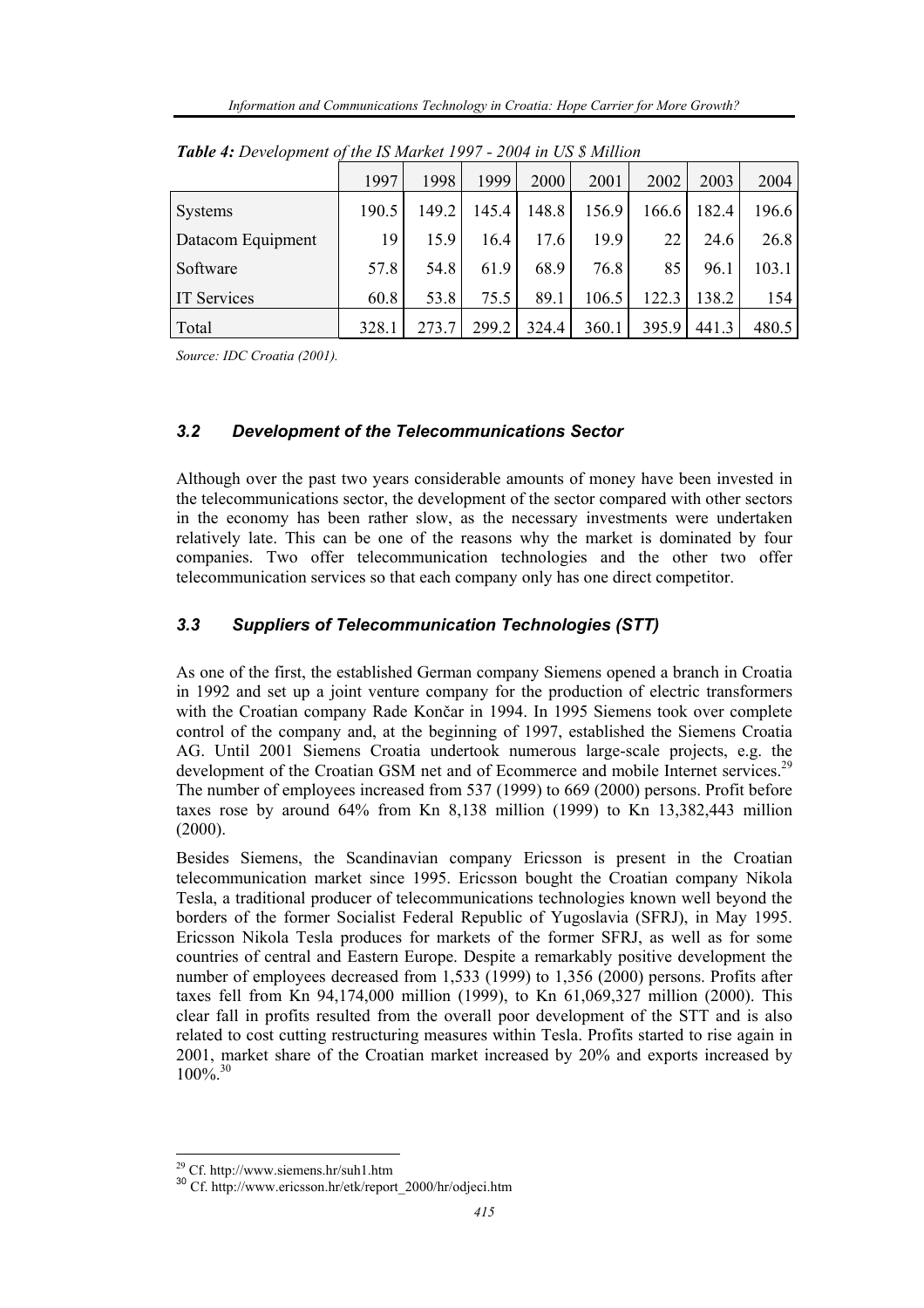|                            | <b>Siemens</b> |                                   |               | <b>Ericsson Nikola Tesla</b> |                               |               |
|----------------------------|----------------|-----------------------------------|---------------|------------------------------|-------------------------------|---------------|
|                            | 1999*          | $2000**$                          | $\frac{0}{0}$ | 1999*                        | $2000**$                      | $\frac{0}{0}$ |
| Employees                  | 537            |                                   | 669 24.58     | 1,533                        | 1,356                         | $-11.55$      |
| Total Earnings (TE)        |                | 613,380,000   895,412,721   45.98 |               |                              | 1,089,843,000   1,268,720,897 | 16.41         |
| <b>Balance Sheet Total</b> | 419,905,000    | 657,914,022 56.68                 |               | 975,810,000                  | 1,063,361,947                 | 8.97          |
| Capital and Reserves (CR)  | 68,896,000     | 79,755,470                        | 15.76         | 744,292,000                  | 791,564,154                   | 6.35          |
| Profit before Taxes        | 8,138,000      | 13,382,443 64.44                  |               | 107,517,000                  | 62,375,596                    | $-41.99$      |
| Profit after Taxes         | 8,138,000      | 10,875,388 33.64                  |               | 94,174,000                   | 61,069,327                    | $-35.15$      |
| Profit vs. TE              | 1.33%          | 1.21%                             |               | 8.64%                        | 4.81%                         |               |
| Profit vs. CR              | 11.81%         | 13.64%                            |               | 12.65%                       | 7.72%                         |               |

*Table 5: Development of Telecommunications Technologies 1999-2000 in Kn* 

*\*Source: Privredni Vijesnik specijalno izdanje, 400 najvećih Hrvatskih tvrtki, 12. lipanj 2000, god. XLVII, no. 3155.* 

*\*\*Source: Privredni Vijesnik specijalno izdanje, 400 najvećih Hrvatskih tvrtki, 2. srpnja 2001, god. XLVIII, no. 3209.* 

Construction of the ISDN/DSL infrastructure was completed by the beginning of 2000. Croatia Telecom, which still has a monopoly in this field, has been selling ISDN and DSL in the Croatian domestic market since the beginning of 2001. UMTS has yet to play a role in the Croatian telecommunications market.

#### *3.4 Suppliers of Telecommunication Services*

Croatian Telecom was established on January 1st, 1999. It emerged from the division of the Croatian Post Office and Telecommunications Company, which was split up during privatisation and restructured into two independent companies, the Croatian Post Office and Croatian Telecom. Croatian Telecom had a gross income of Kn 67,611,728 million in 2001 and ranks among the largest telecommunications companies in the region. It owns a highly modern and almost fully digital net. According to company data, they had over 1,721,139 fixed telephone network connections at the end of 2000. Income from the fixed network business rose by around 23% from Kn 3,529 million (1999) to Kn 4,346 million (2000). That is over  $74.5\%$  of total earnings.<sup>31</sup> In April 2000 ISDN technology was introduced to the telecommunication market. By the end of 2000 more than 39,100 ISDN channels were in use. ADSL technology has been on offer since the beginning of 2002. Data concerning the number of users is not yet available. Croatia Telecom profits increased by around 37% from Kn 802,928,000 million (1999), to Kn 1,102,466,400 million (2000). The number of employees also increased slightly by 1.8%, from 10,523 (1999) to 10,712 employees (2000). The high company profits result in particular from the fixed telephone network business, over which the company has a monopoly until 1.1.2003. One can assume that the end of this monopoly and the ensuing entrance of competitors into the market will have a negative effect on Croatian Telecom earnings.<sup>32</sup> This effect could be already observed in the mobile net and Internet business at the end of 2001. Croatian Telecom still had market leadership in 2001, but is losing further market shares to the new competitors.

 $31$  Author's calculations on the basis of the annual reports from 1999 and 2000.

<sup>&</sup>lt;sup>32</sup> Cf. Croatia Telekom Annual Report 2000, p. 40 und p. 61 and http://www.ht.hr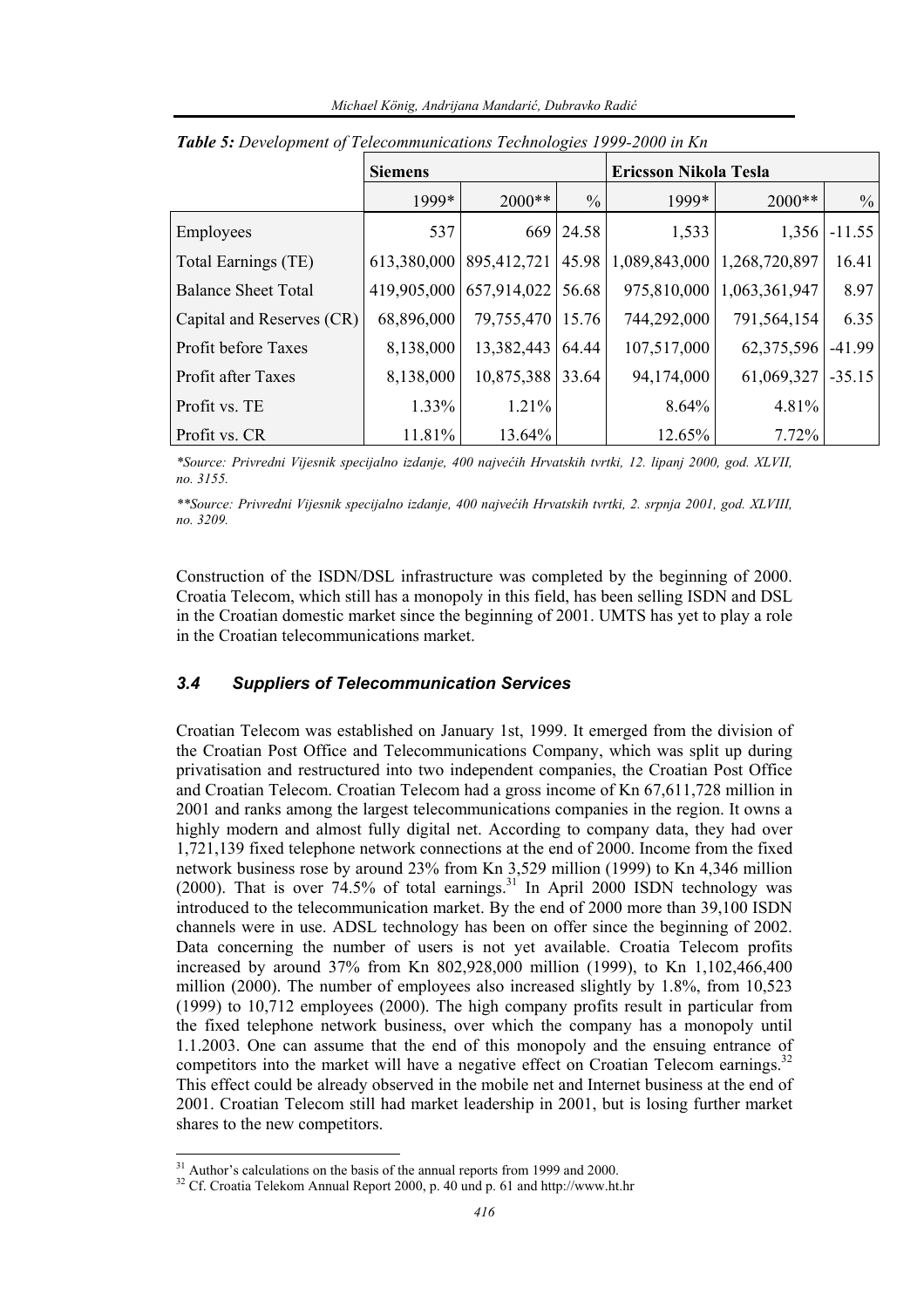|                               | <b>Croatian Telecom</b> |               |               | <b>VIP-Net GSM</b> |               |               |  |
|-------------------------------|-------------------------|---------------|---------------|--------------------|---------------|---------------|--|
|                               | 1999*                   | $2001**$      | $\frac{0}{0}$ | 1999*              | 2000**        | $\frac{0}{0}$ |  |
| Employees                     | 10,523                  | 10,712        | 1.80          | 476                | 718           | 50.84         |  |
| Total<br>Earnings (TE)        | 5,505,636,000           | 6,761,172,800 | 22.80         | 240,066,000        | 1,220,218,630 | 408.28        |  |
| Balance<br><b>Sheet Total</b> | 9,323,037,000           | 9,979,396,800 | 7.04          | 1,089,727,000      | 1,850,044,340 | 69.77         |  |
| Capital and<br>Reserves (CR)  | 7,738,757,000           | 8,486,054,100 | 9.66          | 224,583,000        | 250,034,364   | 11.33         |  |
| Profit before<br>Taxes        | 802,928,000             | 1,102,466,400 | 37.31         | 0                  | 25,450,880    |               |  |
| Profit after Taxes            | 561,768,000             | 919,800,910   | 63.73         | 0                  | 25,450,880    |               |  |
| Profit vs. TE                 | $10.20\%$               | 13.60%        |               | $0.00\%$           | 2.09%         |               |  |
| Profit vs. CR                 | $7.26\%$                | 10.84%        |               | $0.00\%$           | 10.18%        |               |  |

*Table 6: Development of Telecommunication Services 2000-2001 in Kn* 

*\*Source: Privredni Vijesnik specijalno izdanje, 400 najvecih Hrvatskih tvrtki, 12. lipanj 2000, god. XLVII, no. 3155.* 

*\*\*Source: Privredni Vijesnik specijalno izdanje, 400 najvecih Hrvatskih tvrtki, 2. srpnja 2001, god. XLVIII, no. 3209.* 

Croatian Telecom's largest competitor is the company VIP Net GSM. The company was created on July 1st, 1999. More than 71% was sold to Mobilkom Austria, a 100% subsidiary of Telecom Austria, in June 2002. Initially established as a GSM operator, the company now offers a wide range of telecommunication services. Its current strategy is to enter the fixed telephone network in 2003, after the abolition of the Croatian Telecom monopoly. Since its establishment VIP Net GSM has exhibited unbroken strong growth. The number of VIP Net GSM employees increased from an initial 450 (1999) to 718 (2000) and had risen to 918 persons by June 28th, 2002. Total earnings increased by 408% from Kn 240,066,000 million (1999) to Kn 1,220,218,630 million (2000), profit before taxes was Kn 25,450,880 million in 2000. At the end of 2001 the company had around 855,700 mobile customers and wants to pass the million-mark by the end of 2002<sup>33</sup>

With the entrance of VIP Net GSM into the Croatian telecommunications market prices for services not only sank, but the quality and number of associated services on offer also changed for the better. Roughly 5000 new jobs have been created, mostly in the field of technology suppliers and business partners.

#### *3.5 Internet Market in Croatia*

The Internet is spreading ever more pervasively in Croatia. The number of Internet connections has risen continuously - from 200,600 users (1999) to 681,000 users (2001). This strong growth is expected to continue in the coming years. IDC prognosticated that more than  $1,000,000$  users will be online at the end of  $2003$ .<sup>34</sup> Just as in the development

 $33 \text{ }$  Cf.. VIP-Net GSM press release from June 28, 2002 at http://www.vipnet.hr  $34 \text{ }$  Cf.. IDC, 2001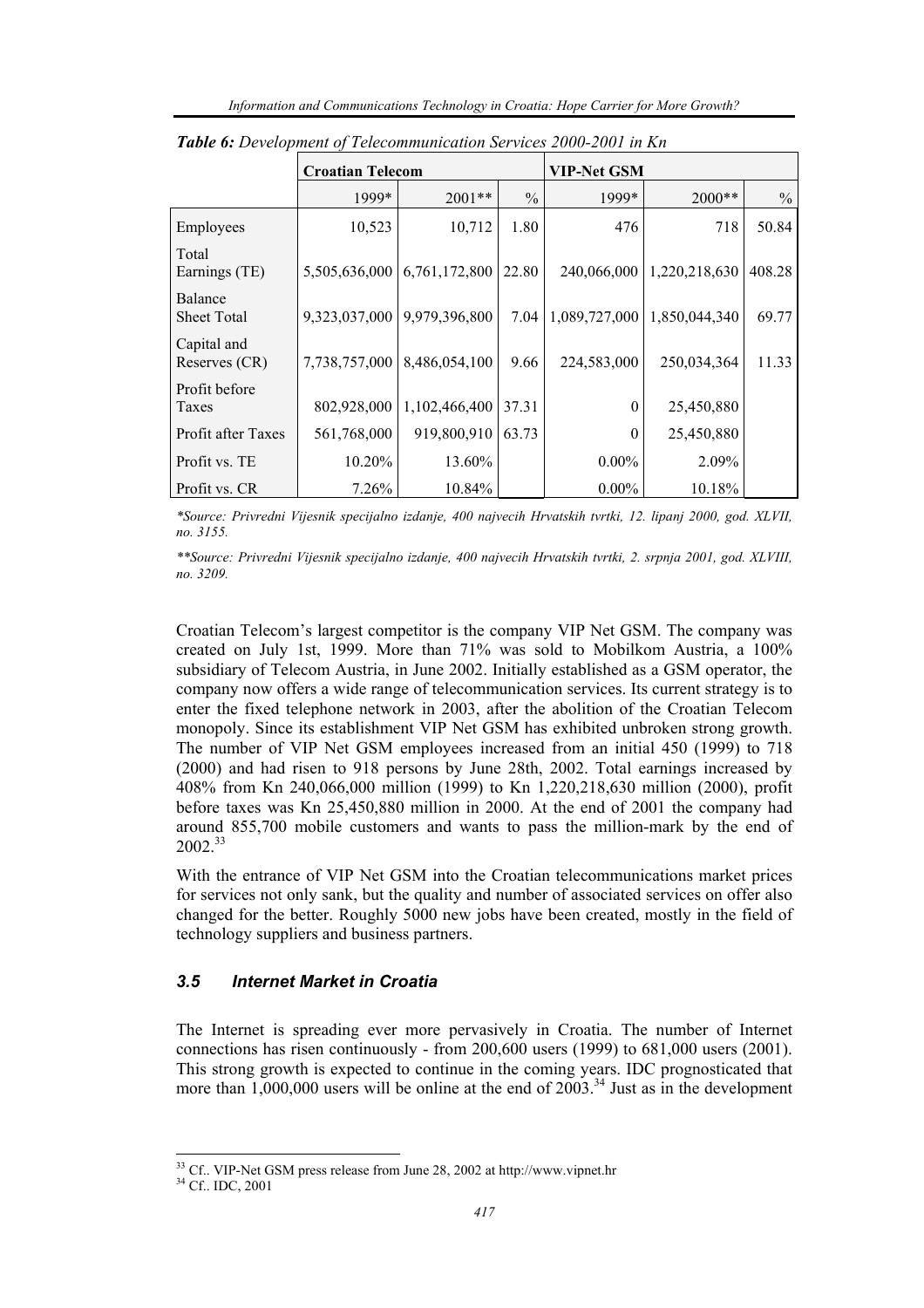of the IS, the development of the Internet market can be explained through increasing private demand and decreasing entrance barriers (e.g. costs, know-how, etc).

|   |                            | 1999    | 2000    | 2001    | 2002    | 2003      |
|---|----------------------------|---------|---------|---------|---------|-----------|
| A | Private Use                | 102,600 | 268,750 | 347,000 | 394,000 | 420,000   |
| B | <b>Exclusively Private</b> | 61,560  | 142,437 | 173,500 | 242,000 | 295,000   |
| C | At Work                    | 48,000  | 88,900  | 140,000 | 220,000 | 285,000   |
| D | Education                  | 50,000  | 68,043  | 194,000 | 355,000 | 450,000   |
|   | Total $(A+C+D)$            | 200,600 | 425,693 | 681,000 | 969,000 | 1,155,000 |
|   | Total $(B+C+D)$            | 159,560 | 299,380 | 507,500 | 817,000 | 1,030,000 |

*Table 7: Internet Users 1999 – 2003* 

*Source: IDC Croatia (2001).* 

The positive development of the Internet market will not only further boost the job market, but is, at the same time, the engine for an already increasing Ecommerce market. According to IDC Croatia estimations, the Ecommerce market will grow from US \$12 million (2001) to US \$40 million (2003).<sup>35</sup>

|                      | 2000      | 2001       | 2002       | 2003       |
|----------------------|-----------|------------|------------|------------|
| B <sub>2</sub> C     | 224,000   | 480,000    | 1,320,000  | 12,700,000 |
| Growth               |           | 114.3%     | 175.0%     | 862.1%     |
| B2B                  | 25,000    | 60,000     | 380,000    | 4,500,000  |
| Growth               |           | 140.0%     | 533.3%     | 1084.2%    |
| <b>B2B</b> Processes | 8,075,000 | 12,000,000 | 15,000,000 | 40,000,000 |
| Growth               |           | 48.60%     | 25.00%     | 166.70%    |
| Total                | 8,324,000 | 12,540,000 | 16,700,000 | 57,200,000 |
| Growth               |           | 50.6%      | 33.2%      | 242.5%     |

*Table 8: Development of the Ecommerce Market 2000 – 2003 US \$* 

*Source: IDC Croatia (2001).* 

l

## **4. Information and Communications Technologies as Potential Growth- and Employment Engines: Lessons for Croatia**

After all, Croatia has experienced an extraordinary acceleration in the development of ICT within the last three years even though developments were slowed down by the general global economic crisis. The main factors for the development are among others reduced telecommunications tariffs and less expensive Internet access, an increased Ebusiness awareness to promote diffusion in ICT. These factors contribute to growth and

<sup>&</sup>lt;sup>35</sup> Despite the current gloom in the global Ecommerce sector, Croatia still has to catch up, so that such optimism is not out of place.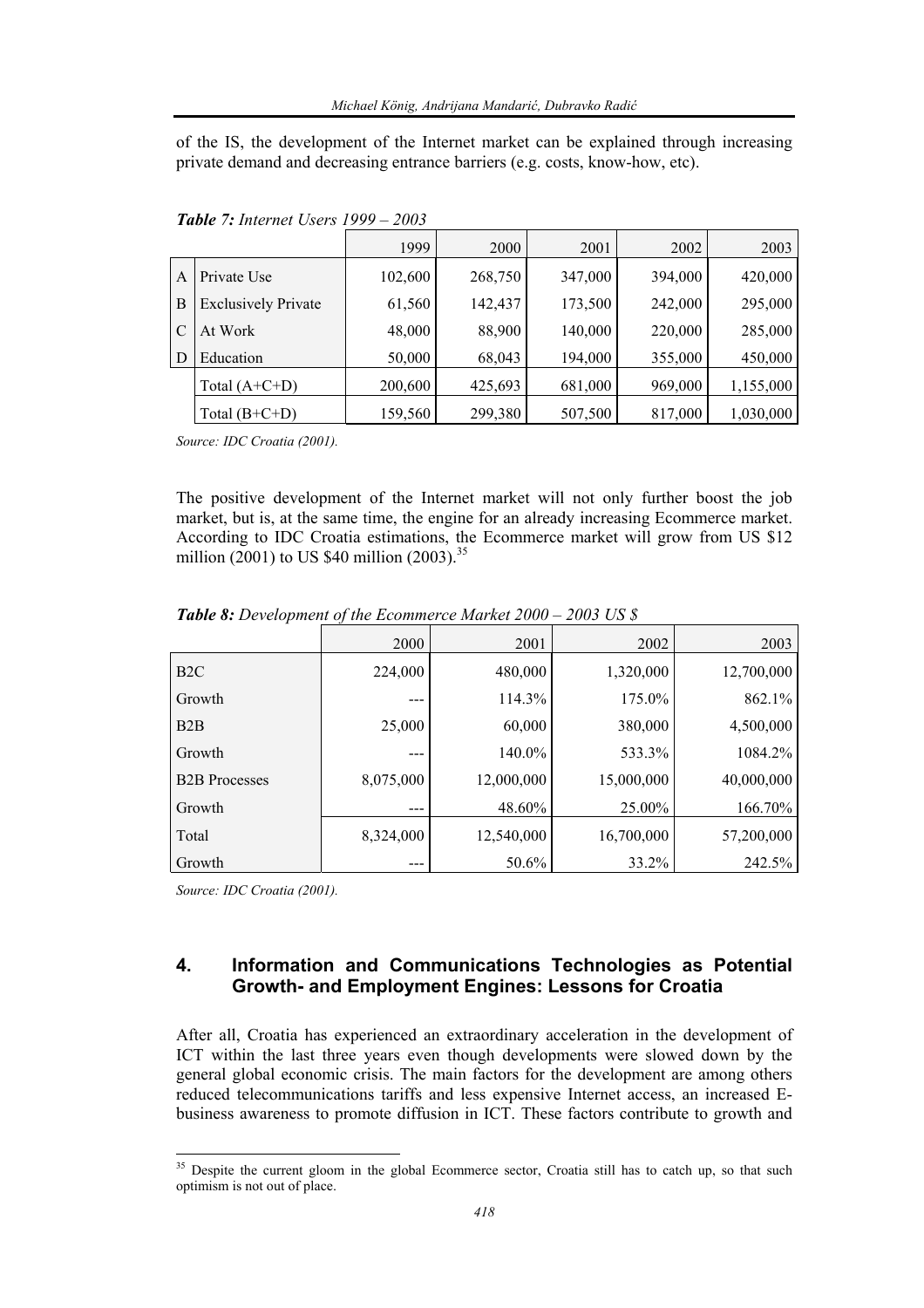employment, as analysed within this paper. However no empirical evidence could be found, to prove a significant correlation between increasing investment in ICT and impact on employment development.36

Given the various economic performances of the Western European and CEE countries, key differences remain in terms of development, socio-political environments and therefore demand for specific ICT-technologies. In order to mitigate possible short term problems, namely to avoid technical induced labour distortions and to fully exploit the potential benefits of ICT, Croatia together with other CEE countries have to restructure regulatory and legislative environments to encourage further investment in key sectors.

After difficulties in the first decade of the Croatian independency, information and telecommunications technology sector is developing positively by considerably contributing to economic growth and employment. It can be assumed that this positive development will continue, since the following factors speak for this assumption:

- To prepare for the desired EU membership, it will be necessary to put strong political economic weight on strategies for the promotion of the Net Economy and the use of appropriate technologies.
- In the context of the government program "Croatia in  $21<sup>st</sup>$  Century" a strategy for the development of the information and telecommunications sector was decided.37
- Since the end of 2000 the purchasing price of a computer and the costs of Internet use have decreased.
- One of the major drivers of IT spending is represented by the increasing number of internet users.
- The prognosis for overall economic growth for 2003 is between  $3.5\%$  and  $4.4\%$ <sup>38</sup>
- The rest of the former Yugoslav market has yet to be really opened up. As a regional player Croatia would have good opportunities here.

In order to foster this process the following factors which have proved to be useful in other Western and CEE-countries have to be considered in Croatia as well, to mitigate possible negative developments:

- Increase foreign direct investment (FDI) with the ongoing privatisation of key industries, e.g. shipbuilding - and oil industry.
- Integration of international organisations and the international lending community in providing finance, direction and support, e.g. the European Union (EU) by assisting to find standards and policies while allocating financial resources through EIB (European Investment Bank) and EBRD (European Bank for Reconstruction and Development).
- Support for private SME's (major source for investment in PC's, peripherals, networking and packaged software).
- Increase in the demand for internet-working hardware, servers, network consulting, implementation and communications management services. Higher penetration of LANs, combined with growth of Windows NT installations and

 $\overline{a}$ 36 Cf. Poslovni Tjednik, travanj 2003, p. 14-17

<sup>&</sup>lt;sup>37</sup> Cf. Ured za strategiju razvitka Republike Hrvatske, Hrvatska u 21. stoljeću, Informacijska i komunikacijska tehnologija, Zagreb 2000, p. 25 and following pages.

<sup>38</sup> Cf. Republic Croatia Central Bureau of Statistic (http://www.dzs.hr); Bank Austria Creditanstalt (http://www.ba-ca.com); East West Information Service (http://www.ewis.de/hrwirtschaft.html).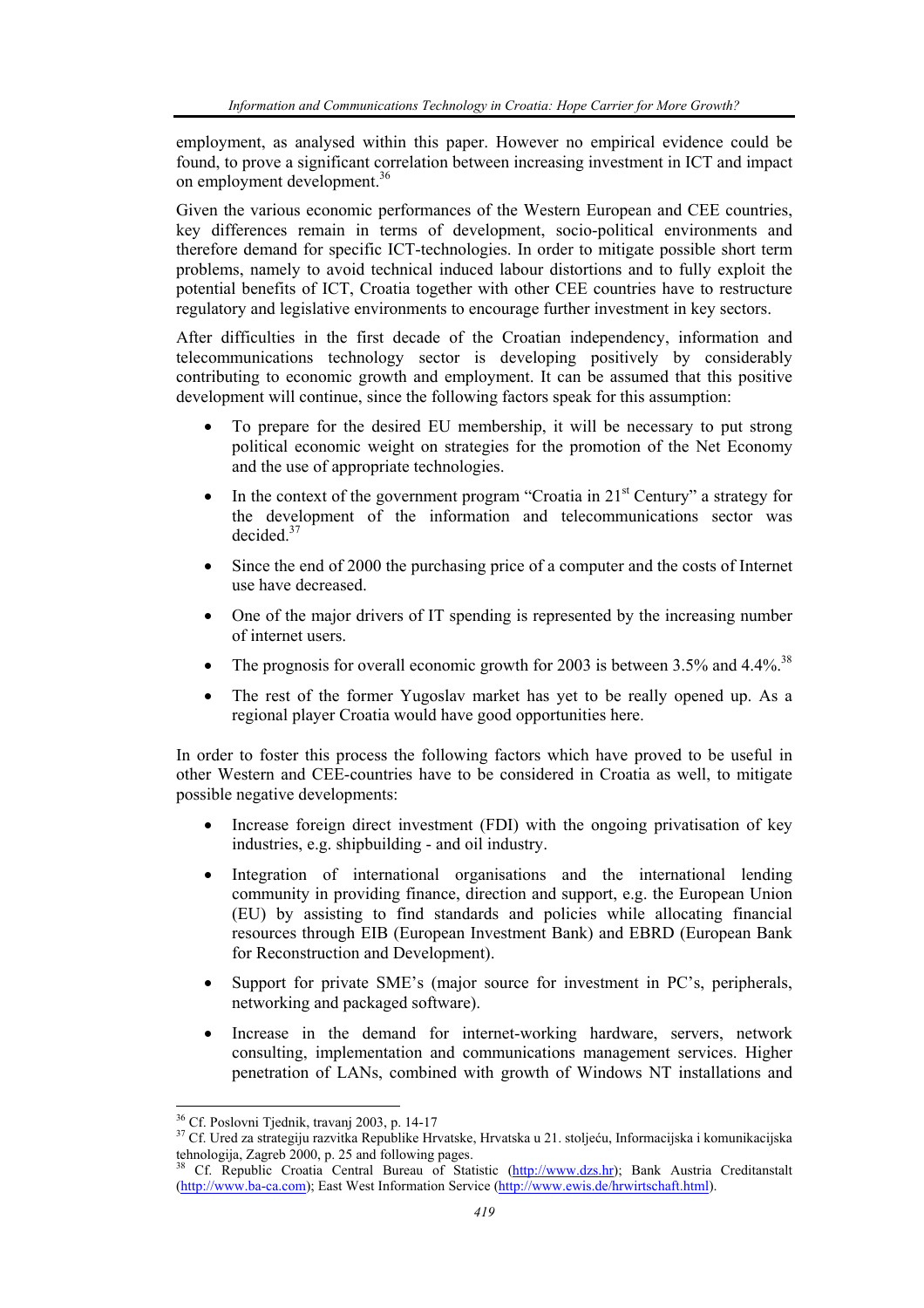upgrades of NetWare users to IntranetWare, are also driving notable demand for hardware and networking support services.

These issues that we have sketched are of crucial importance to all economies in transition. The transition and privatisation process is in most of the countries, especially in Croatia, still ongoing. Clearly ICT is the sector that supports this restructuring process and can be seen as a hope carrier for a positive economic growth in the long run. Nevertheless, negative short run impacts of ICT development in Croatia should be considered as well, which we were able to derive from the experience of selected European countries. Examples include labour market distortions like a widening of the education wage structure and decreasing labour market prospects for less skilled employees. It is a political question whether this process should be slowed down unless functioning market mechanisms have been established. Alternatively the government could support this adjustment with appropriate political measures like e.g. vocational and educational training.

The Net Economy diffusion could enlarge the so-called "digital divide" between those people, enterprises and countries that can manage the phase of change and those who are unable to do so. This division may grow within Europe, increasing regional unbalances and social exclusion and calls for appropriate economic policy responses, e.g. active labour market measures like educational and vocational training support schemes. Governments throughout Europe have started to favour active "immigration" policy to encourage skilled staff to relocate in their countries, what is known as a phenomenon called "brain drain". This negative impact could be counteracted by the recent offshoretrends of IT-outsourcing (e.g. software development and IT services) in advanced economies<sup>39</sup>

## **References**

Annual Report of Croatian Telecom 2000.

- Autor, H., Katz, L.F., Krueger, A. B. (1998), Computing Inequality: Have Computers Changed the Labor Market, Quarterly Journal of Economics, 113, 4, pp. 1169- 1213
- BANKA, Hrvatska bankarska industrija u 2001, specijalno izdanje, svibanj 2002
- Berman, E., Bound, J., Griliches, Z. (1994), Changes in the Demand for Skilled Labor Within US Manufacturing: Evidence from the Annual Survey of Manufactures. Quarterly Journal of Economics*,* Mai, pp. 367-397
- Berman, E., Bound, J., Machin, S. (1998), Implications of Skill-Biased Technological Change: International Evidence, The Quarterly Journal of Economics, pp. 1245- 1279
- BITKOM 2002a: Wege in die Informationsgesellschaft: Status quo und Perspektiven Deutschlands im internationalen Vergleich, BITKOM-Bundesverband Informationswirtschaft, Telekommunikation und neue Medien e.V.
- BITKOM 2002b: Arbeitsmarkt der Informations- und Kommunikationsbranche schrumpft, Pressemitteilung vom 29. Juli 2002 des Bundesverbandes Informationswirtschaft, Telekommunikation und neue Medien e.V.

<sup>39</sup> Cf. COMPUTER ZEITUNG 15/2003, p. 6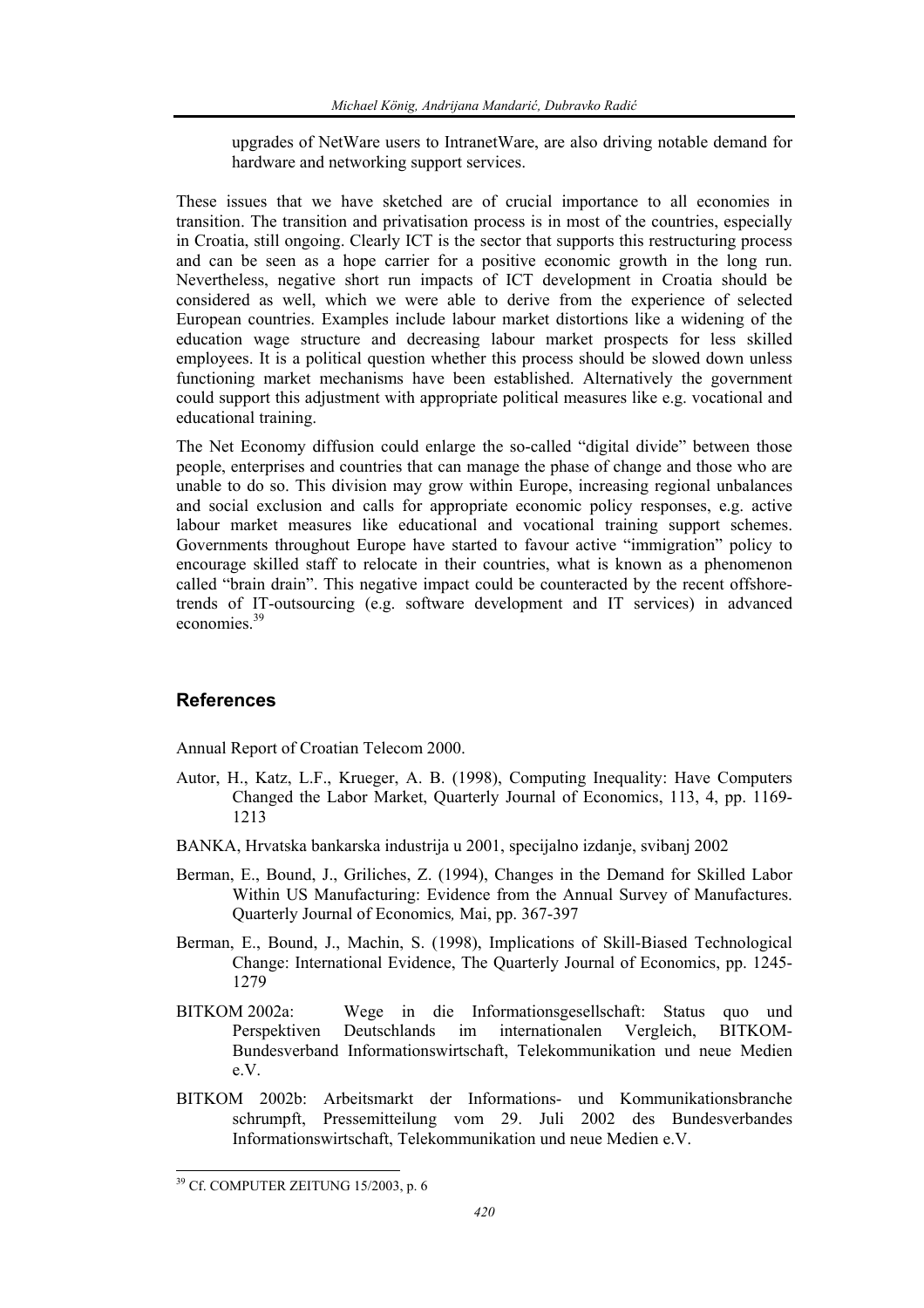- Black, S.E, Lynch, L.M., Human-Capital Investments and Productivity, American Economic Review, Papers and Proceedings, 86, 2, 1996, pp. 263-267
- COMPUTER ZEITUNG 15/2003, p. 6
- Dedrick, J.; Gurbaxani, V.; Kenneth L. Kraemer (2002), Information Technology & Economic Performance: A Critical Review of the Empirical Evidence, Center for Research on Information Technology and Organizations, Discussion Paper, University of California, Irvine
- Doms, M., Dunne, T., Troske, K. R., Workers, Wages, and Technology, Quarterly Journal of Economics, 112, 1, 1997 pp. 253-290
- EITO 2001: European Information Technology Observatory, Frankfurt am Main
- EITO 2003: European Information Technology Observatory, Frankfurt am Main
- FAZ: Osteuropabank sieht robustes Wachstum in Transformationsländern, from 23.04.2003
- Hujer,R.,Caliendo,M,Radić,D., Skill Biased Technological and Organizational Change: Estimating a Mixed Simultaneous Equation Model Using the IAB Establishment Panel, IZA Discussion Paper No. 566, 2002

Infotrend, 97/12/2002, 100 najvećih, p. 6

- OST-WEST CONTACT, 5/2002
- Mreža, travanj 2002, p. 19
- Privredni Vijesnik specijalno izdanje, 400 najvecih Hrvatskih tvrtki, 12. lipanj 2000, god. XLVII, no. 3155
- Privredni Vijesnik specijalno izdanje, 400 najvecih Hrvatskih tvrtki, 2. srpnja 2001, god. XLVIII, no. 3209
- Poslovni Tjednik, Hrvatska Informaticka Industrija, Cilj: miljarda dolara i 4000 radnih mjesta, travanj 2003, p. 14-17
- Solow, R. (1987), We'd better watch out, New York Times (July 12), Book Review 36
- The IT Services Market in Croatia, 2000-2005, IDC Country Report 2001

The Internet Economy in Croatia, 2000, IDC Country Report 2001

- Triplett, J. (1999), The Solow Productivity Paradox: What Do Computers Do to Productivity?, Canadian Journal of Economics, 32, pp. 309-334
- Ured za strategiju razvitka Republike Hrvatske, Hrvatska u 21. stoljeću, Informacijska i komunikacijska tehnologija, Zagreb 2000
- Večernji list, 20. veljače 2002, p. 42
- ZEW: IKT-Fachkräftemangel und Qualifikationsbedarf, Endbericht vom 01.07.2001 des Deutschen Zentrums für Luft- und Raumfahrt e.V.; Projektträger des BMBF für Informationstechnik, http://www.iid.de/informationen/EndberichtZEW21.pdf

#### **Internet Sources**

Bank Austria Creditanstalt (http://www.ba-ca.com)

Croatian Information Technology Society (http://www.hiz.hr)

East West Information Service (http://www.ewis.de/hrwirtschaft.html)